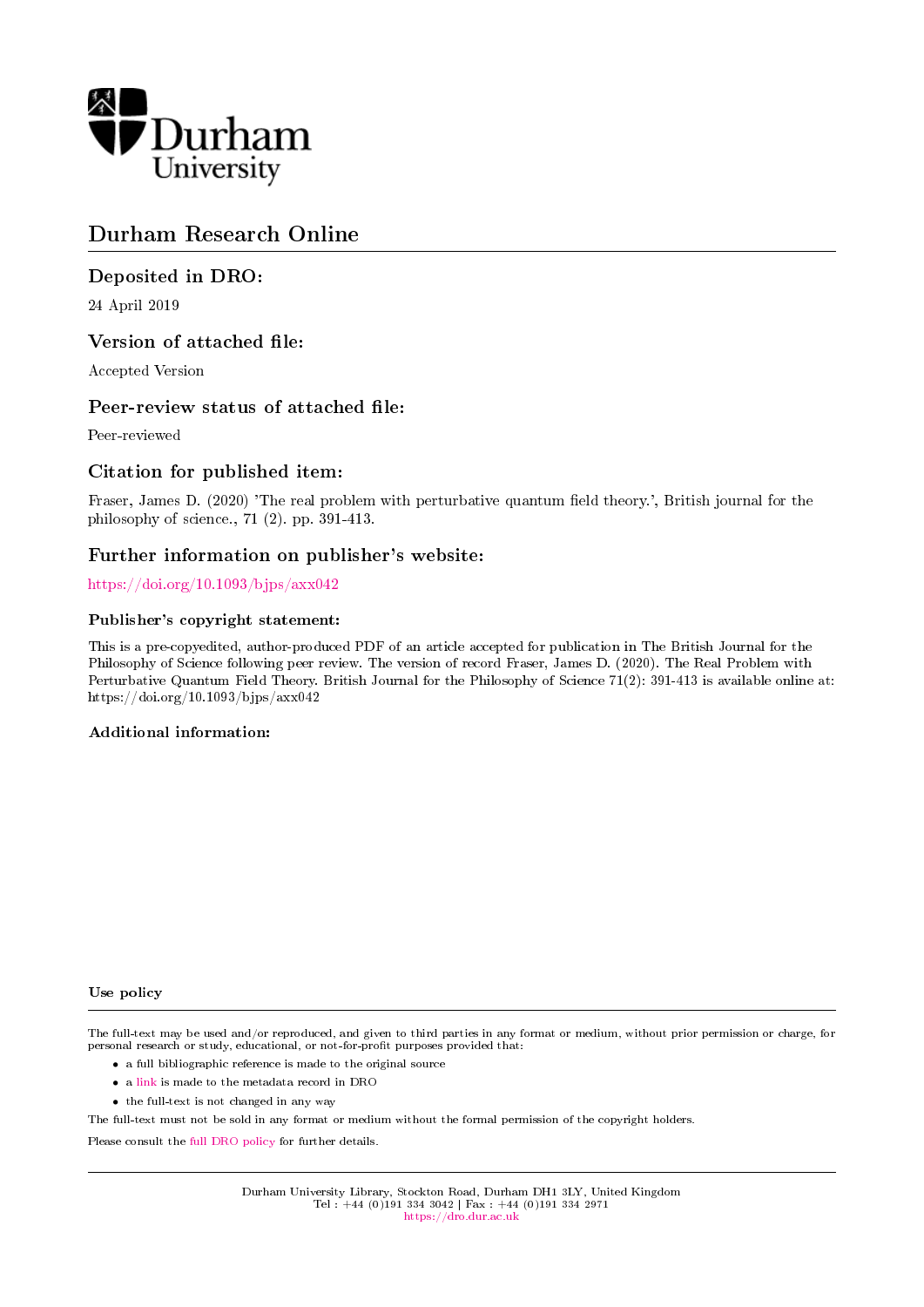# The Real Problem with Perturbative Quantum Field Theory

### James D. Fraser

British Journal for the Philosophy of Science: https://doi.org/10.1093/bjps/axx042

#### Abstract

The perturbative approach to quantum field theory (QFT) has long been viewed with suspicion by philosophers of science. This paper offers a diagnosis of its conceptual problems. Drawing on Norton's ([2012]) discussion of the notion of approximation I argue that perturbative QFT ought to be understood as producing approximations without specifying an underlying QFT model. This analysis leads to a reassessment of common worries about perturbative QFT. What ends up being the key issue with the approach on this picture is not mathematical rigour, or the threat of inconsistency, but the need for a physical explanation of its empirical success.

- 1 Three Worries about Perturbative Quantum Field Theory
- 2 The Perturbative Formalism
	- 2.1 Expanding the S-matrix
	- 2.2 Perturbative renormalization
- 3 Approximations and Models
- 4 Perturbative Quantum Field Theory Produces Approximations
- 5 The Real Problem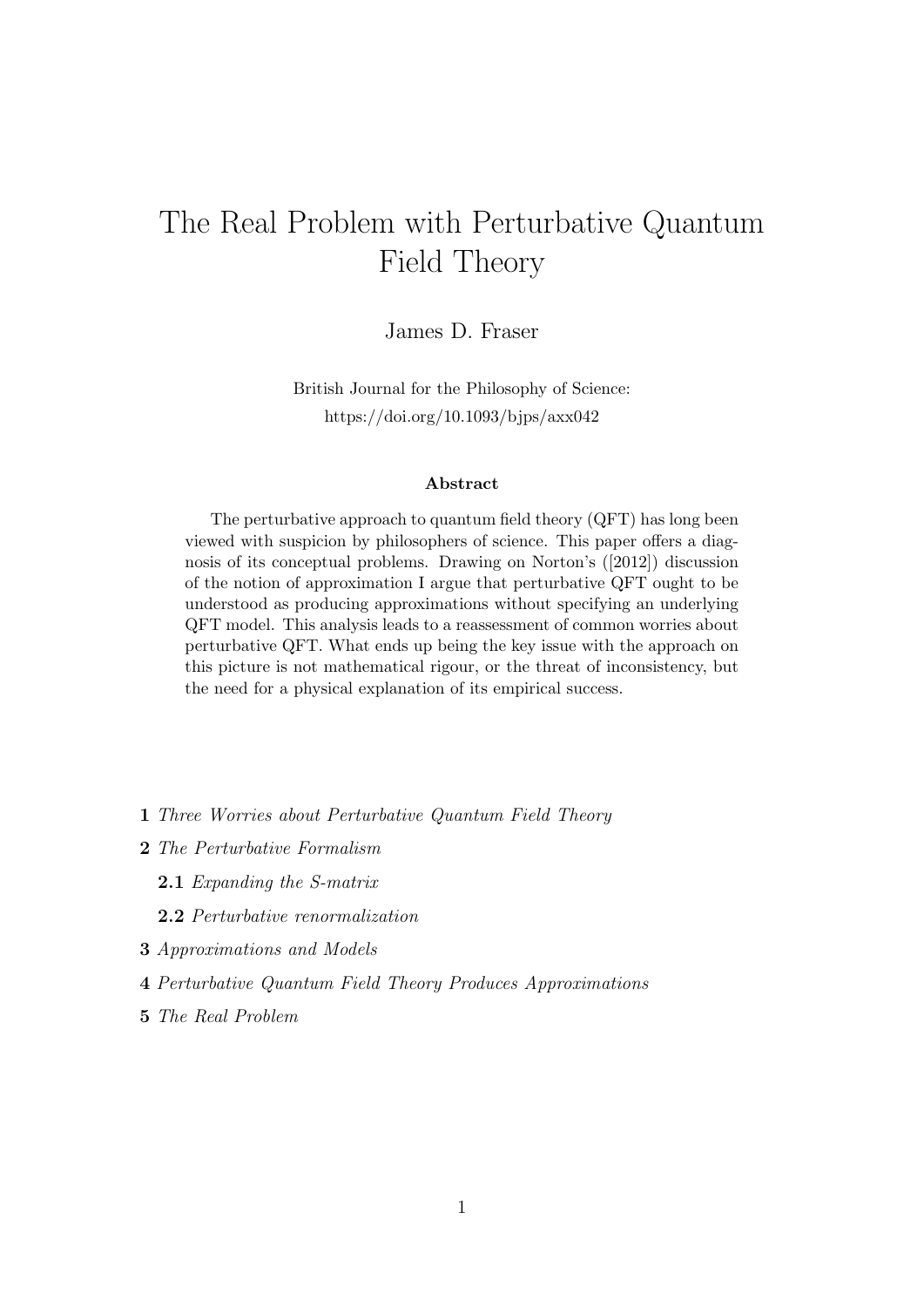# 1 Three Worries about Perturbative Quantum Field Theory

On the face of it, the perturbative approach to quantum field theory (QFT) ought to be of great interest to philosophers of physics.<sup>1</sup> Perturbation theory has long played a special role in the QFT programme. The axiomatic and effective field theory approaches to QFT, which have been the locus of much philosophical attention in recent years, have their roots in the perturbative formalism pioneered by Feynman, Schwinger and Tomonaga in the 1940s. Engaging with perturbative  $QFT$  thus has the potential to shed light on these later developments.<sup>2</sup> A more flat footed reason to pay attention to this framework is that it remains the most important source of empirical predictions in high energy physics. The famously accurate prediction of the anomalous magnetic moment of the electron is just one among many perturbative results which form the backbone of particle physics phenomenology. Consequently, when it comes to the question of what we ought to believe about the world given the empirical success of the standard model the perturbative apparatus that produces much of this success will surely have to be addressed in one way or another.

Philosophers have tended to shy away from perturbation theory in their investigations of QFT however.<sup>3</sup> To some extent this reticence is understandable: the standard perturbative formalism has seemed to many, physicists and philosophers alike, to be deeply suspect from a foundational perspective. There are, I suggest, at least three distinct sorts of worry voiced in the philosophical literature, which can be roughly glossed as follows (providing a more detailed diagnosis of these concerns will be the central project of this paper):

i) The rigour problem. A common complaint raised against the perturbative approach to QFT is that it is mathematically unrigorous. Among philosophers this critique is typically coupled with the methodological stricture that a certain standard of mathematical rigour is necessary (or at least strongly

<sup>&</sup>lt;sup>1</sup>I use the terms 'perturbative approach to QFT' and 'perturbative QFT' here to refer to the perturbative treatment of interacting field theories that is invariable found in QFT textbooks and forms the basis of much work in high energy physics. I am not assuming that this 'approach' should be regarded as a freestanding formulation of QFT, and therefore a 'theory' in the sense of mainstream philosophy of science. Indeed, this question looms large in the following discussion, and is ultimately answered in the negative. Still, I take it that the term has a relatively clear referent at the level of scientific practice.

<sup>&</sup>lt;sup>2</sup>One motivation for the present work is to lay some groundwork for debate over the significance of renormalization group methods in QFT. As I briefly discuss in section 5, the renormalization group, and the effective field theory approach it spawned, are often said to have improved the conceptual standing of renormalization theory. To substantiate this claim however we need to know what was wrong with the original, purely perturbative, conception of renormalization in the first place, which is a key concern of this paper.

<sup>3</sup>There are, of course, exceptions. Teller ([1989], [1995]) and Huggett and Weingard ([1995]) examine perturbative renormalization from a philosophical perspective. There has also been discussion of virtual particles (Weingard [1988]; Redhead [1988]) and Feynman diagrams (Meynel, 2008; Wüthrich, 2012) in the philosophical literature, which engages with QFT perturbation theory.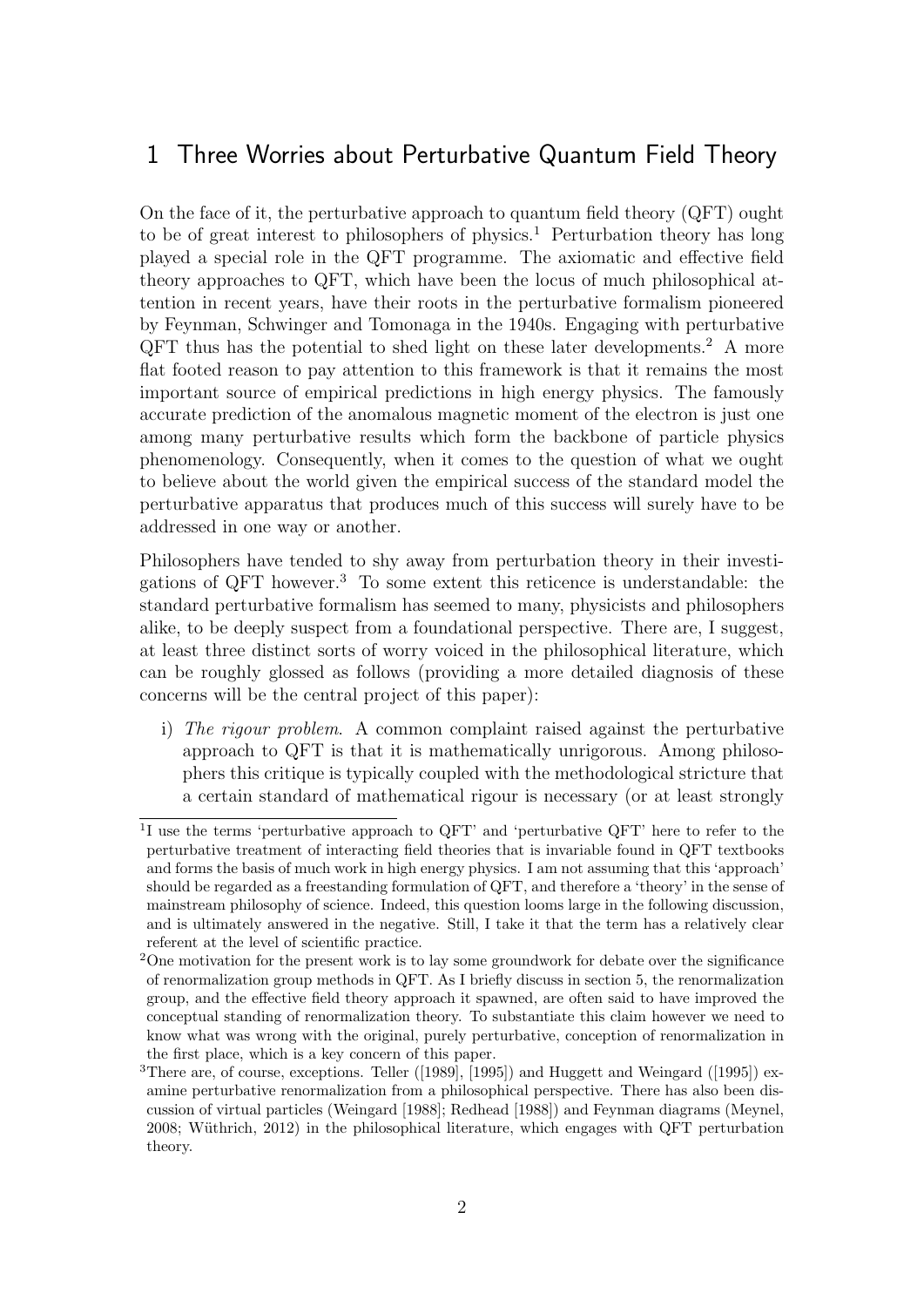desired) before interpretive work can get off the ground. This attitude towards perturbative QFT is likely behind Halvorson's comments about the lack of a "mathematically intelligible description of QFT" underlying the practice of mainstream high energy physics (Halvorson, [2006], 731). Fraser ([2009]) raises this sort of objection more explicitly in her discussion of what she calls the "infinitely renormalized" variant of QFT, which she associated with the practice of taking momentum space cutoffs to infinity during perturbative renormalization (a process I will describe in the next section). Fraser argues that this procedure is ill defined and complains that "the standard criticism levelled against unrigorous theories—that they are difficult to analyse and interpret—certainly applies in this case" (Fraser, 2009, 543). One putative obstacle to engaging with perturbative QFT then is that it is on too flimsy ground mathematically for foundational issues to be properly addressed.<sup>4</sup>

- ii) The consistency problem. An even more severe charge brought against the standard perturbative framework is that it runs foul of inconsistency. A notorious result due to Haag, Hall and Wightman—henceforth Haag's theorem seems to show that standard perturbative calculations rest on an inconsistent set of assumptions. While Earman and Fraser ([2006], 306) want to allay worries about the consistency of interacting QFTs in general in light of Haag's theorem, they claim that the result does "pose problems for some of the techniques used in textbook physics for extracting physical prediction from the theory"; it is clearly perturbative scattering calculation which they have in mind here. Fraser even suggests that physicists may be tacitly employing inferential restrictions to avoid deriving contradictions when they perform perturbative calculations (Fraser, 2009, 551). The threat of inconsistency provides further reason to be wary of taking the perturbative formalism seriously from a foundational and philosophical perspective.
- iii) The justification problem. Even putting these concerns about the internal coherence of perturbative QFT aside however, a further puzzle remains: many of the steps involved in standard perturbative calculations appear to be problematically ad hoc. Perturbative renormalization in particular is often presented in textbooks as a mathematical trick which removes divergences in the coefficients of naive power series expansions. But why are these infinities there in the first place, and what justifies the procedure used to remove them? This concern is what Wallace is getting at when he says that the original perturbative approach to renormalization made little "physical sense" (Wallace 2011, 117) and similar complaints about the lack of a physical picture underlying the renormalization procedure can be founded dotted throughout

<sup>4</sup>Evaluating this challenge would seem to require delving into the broader issue of how mathematical rigour should be characterised, and what its significance is for the philosophical investigation of physical science. I do not go down this route here, as my suggestion will be that concerns about the mathematical rigour of perturbative QFT stem, at least in part, from a misinterpretation of the perturbative approach.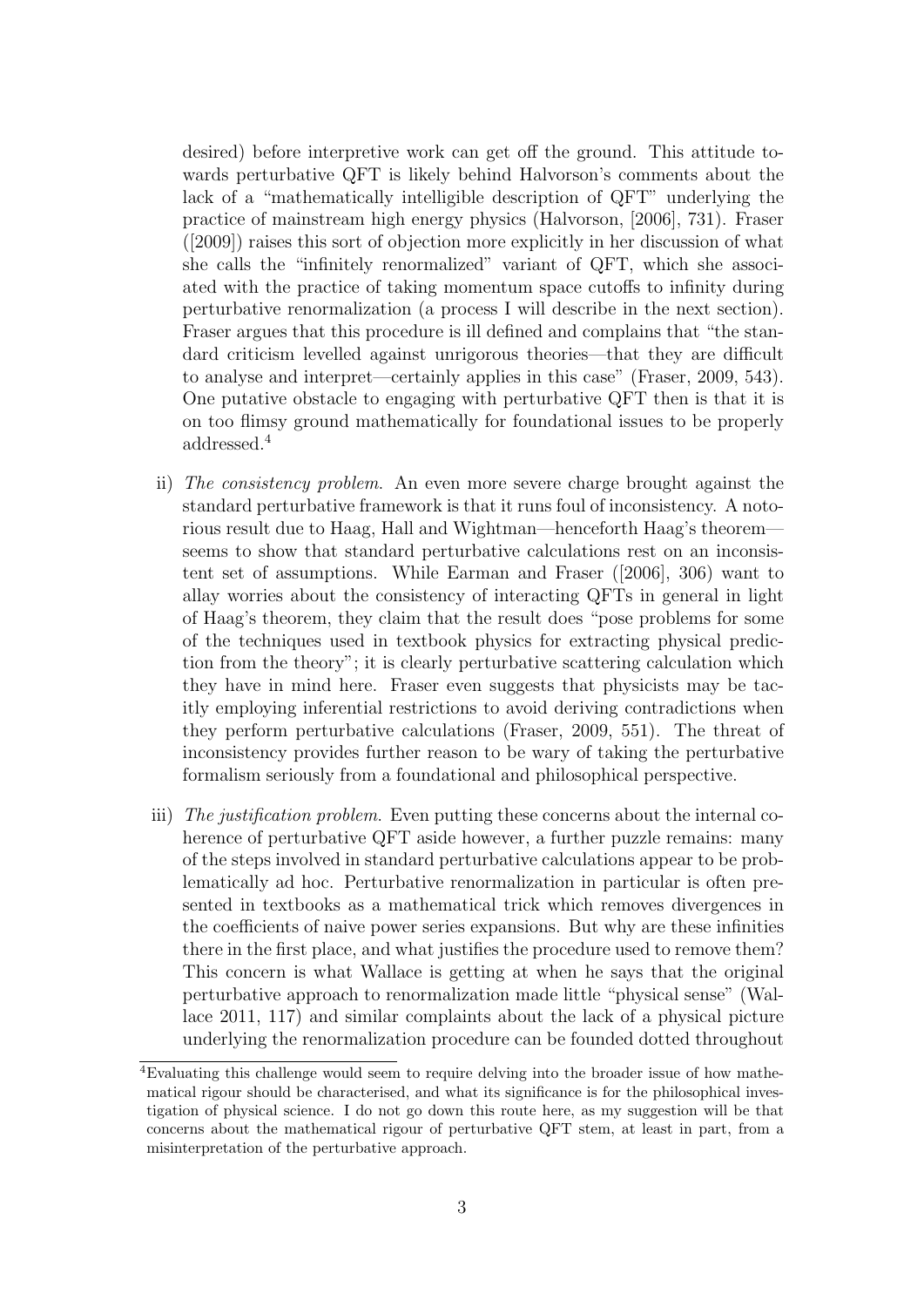the philosophical literature.<sup>5</sup> A final reason for trepidation about philosophically engaging with the perturbative approach to QFT then is the apparent lack of justification for the various manipulations and assumptions that go into setting up the formalism.

In the face of these problems one might conclude that philosophers should simply remain silent about QFT perturbation theory, at least until physicists and mathematicians have developed a more coherent understanding of it. This paper puts forward a different response. Drawing on Norton's ([2012]) discussion of the notion of approximation I argue that the perturbative framework should be understood as a method for producing approximations without addressing the project of constructing interacting QFT models. Adopting this view of the perturbative approach leads to a reassessment of all three of the worries just identified. The rigour and inconsistency problems, in particular, lose much of their bite. Perturbation theory does not provide a structural characterisation of realistic QFTs, not because of a lapse in mathematical rigour, but because this was not its aim in the first place. Once we realise this, I suggest, the mathematical sloppiness we do find in perturbative calculations in the physics literature becomes a less pressing foundational concern. This analysis also helps to makes clear why Haag's theorem is not as disastrous for the perturbative framework as it initially seems. In brief, the result does not undermine standard perturbative calculations because they do not posit the existence of a model satisfying the relevant set of inconsistent assumptions.

It does not do away with the justification problem however. What ends up being the really salient puzzle about QFT perturbation theory is why it is so successful why, that is, the approximations it produces are often staggeringly good ones. I will suggest, however, that this is a problem which philosophers can contribute to rather than a reason to eschew discussion of perturbation theory. The plan for this paper is as follows. Section 2 introduces the perturbative formalism. Section 3 sets out the distinction between models and approximations I make use of in general terms. Sections 4 and 5 make the case for understanding QFT perturbation theory as producing approximations and discusses the ramifications of this view for the three putative problems just outlined.

# 2 The Perturbative Formalism

Perturbative QFT is a huge subject in its own right. I focus here on general aspects of the approach which are most relevant to assessing the aforementioned worries about its foundational respectability. I first describe how perturbative expansions of QFT observables are set up, stressing the role of the interaction picture and the apparent challenge posed by Haag's theorem. I then discuss the divergences which

<sup>5</sup>McMullin ([1985], 261), for instance, cites renormalization in QFT as a paradigm case of a modification to a theory which lacks a physical justification.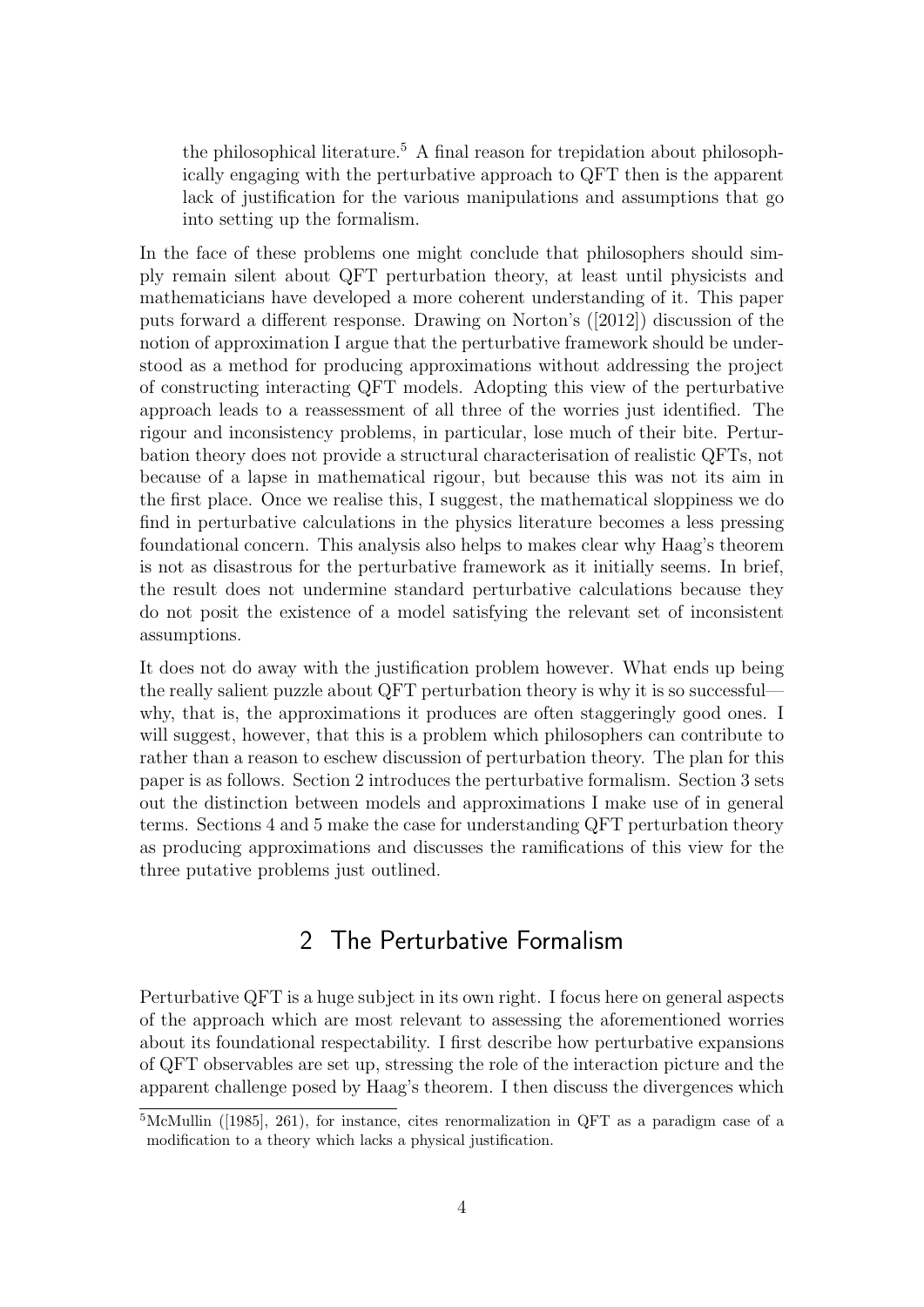appear when this method is applied naively and the renormalization procedure which is used to remove them.

### 2.1 Expanding the S-matrix

The key object we are trying to get at in the perturbative approach to QFT, at least in the first instance, is the S-matrix.<sup>6</sup> In scattering theory, scattering events are represented as transitions from localised initial and final states at asymptotic times. The S-matrix is the operator which maps incoming states  $|\alpha\rangle_{in}$  at  $t \to -\infty$ onto outgoing states  $|\beta\rangle_{out}$  at  $t \to \infty$ :

$$
S_{\beta\alpha} = {}_{out}\langle \beta | S | \alpha \rangle_{in}.
$$
 (1)

The S-matrix is of paramount importance to particle physics phenomenology because S-matrix elements, associated with particular classes of in and out states, are closely related to scattering cross sections, the quantities measured in collider experiments.<sup>7</sup>

There are two major obstacles to getting at the S-matrices of realistic QFTs, such as quantum electrodynamics (QED) and the standard model. On the one hand, there is the issue of giving concrete meaning to the S-matrix. To substantiate the above definition a precise characterisation of the in and out states, and the space in which they live, is needed. Identifying mathematical structures which are constitutive of empirically supported QFTs is a task plagued by technical and conceptual hurdles however. Axiomatic formulations of QFT give us well motivated characterisations of what a QFT system formulated on Minkowski space-time should look like, but, so far at least, interacting models of these axioms have only been constructed for toy theories in a reduced number of dimensions. We can explicitly construct cutoff formulations of empirically supported QFTs, in which degrees of freedom associated with variations on arbitrarily small length scales are explicitly removed—by putting the theory on a lattice for instance. But the foundational status of these cutoff models is controversial; this is the crux of the recent debate between Doreen Fraser (Fraser, 2011) and David Wallace (Wallace, 2011).

Besides this issue however, interacting field theories inevitably raise more practical concerns. Interaction terms lead to non-linear equations of motion, and exact solutions to empirically successful QFTs are typically out of the question. However they are characterised structurally then, there is going to be a difficulty with computing the S-matrix elements of theories like QED in practice.

Faced with these problems, the perturbative strategy is to use what we already know about free QFTs to generate expressions for the S-matrix elements of weakly

 $6$ Other important quantities, and especially correlation functions, are also evaluated perturbatively once we have the expansion of the S-matrix up and running.

<sup>7</sup>See Peskin and Schroeder ([1995]) and Duncan ([2012]) for a more careful exposition of QFT scattering theory and its role in setting up the perturbative expansion.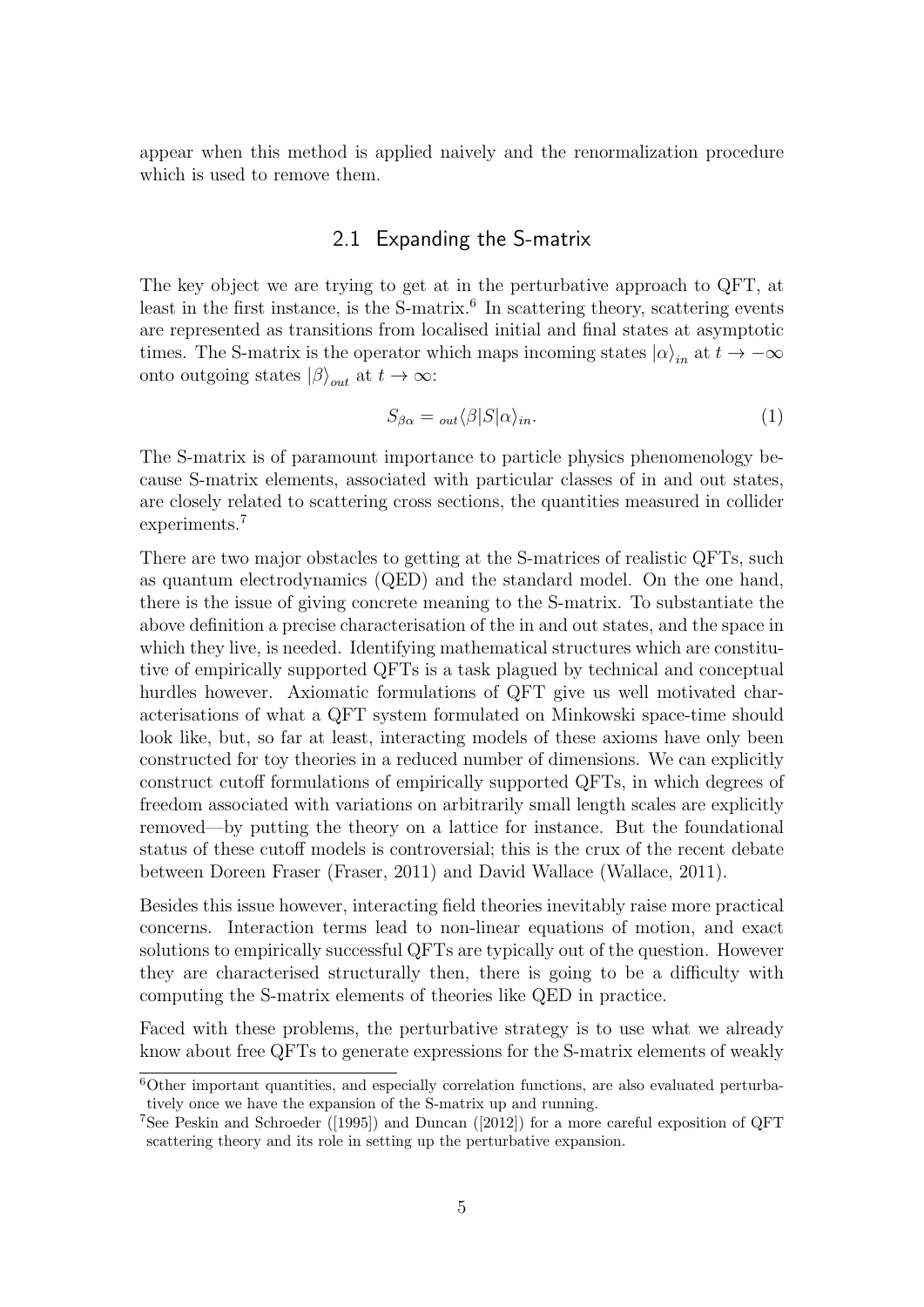interacting theories. The construction of free QFT models is much better understood than their interacting counterparts. We know how to write down continuum models in this case, and these theories can be exactly solved; we can determine the system's spectrum, get explicit Fock space representations of the field operators and obtain the S-matrix analytically (of course, the S-matrix of a free field theory is trivial). The idea then is to split the Hamiltonian of an interacting theory into a free part,  $H_0$ , and an interaction potential, V, parameterised by a 'coupling' g:

$$
H = H_0 + gV. \tag{2}
$$

We then construct power series in  $q$  for the theory's S-matrix elements whose coefficients can be computed using the explicit representations of the fields afforded by the exact solution of the free model associated with  $H_0$ . If g is sufficiently small the hope is that the first few terms of this series yield accurate predictions of experimentally observed scattering cross sections.

In order to get these expansions up and running though we need to invoke the so-called interaction picture. As is familiar from quantum mechanics there are multiple ways to implement the time evolution of a quantum system. In the Schrödinger picture the state evolves in time while the operators remain constant; in the Heisenberg picture the operators take on the time dependence and the states are constant. The idea behind the interaction picture is to use this freedom to isolate the free representations of the fields. If  $A_S$  and  $\psi_S(t)$  are operators and states in the Schrödinger picture the corresponding operators and states in the interaction picture are given by  $A_I(t) = e^{iH_{0,St}} A_S e^{-iH_{0,St}}$  and  $|\psi_I(t)\rangle = e^{iH_{0,St}} |\psi_S(t)\rangle$ . This means that the field operators are governed by  $H_0$  while the remaining time dependence due to the interaction potential is shifted into the states.

The time evolution operator in the interaction picture,  $|\psi_I(t)\rangle = U_I(t, t_0)|\psi_I(t_0)\rangle$ , is then used to set up perturbation series for particular S-matrix elements.  $U_I(t, t_0)$ can be expanded in a power series in  $q$  of the form:

$$
U_I(t, t_0) = \sum_{n=0}^{\infty} \frac{(-ig)^n}{n!} \int_{t_0}^t dt_1 \dots \int_{t_o}^t dt_n T[V_I(t_1) \dots V_I(t_n)], \tag{3}
$$

where  $T$  denotes the time order product here, which arranges operators in descending order with respect to their time arguments. This expansion can then be plugged into the definition of the S-matrix:

$$
S_{\beta\alpha} = \lim_{t_i \to -\infty} \lim_{t_f \to \infty} \langle \beta | U_I(t_f, t_i) | \alpha \rangle.
$$
 (4)

Taking the in and out states to be eigenstates of  $H_0$ , on the grounds that the system is effectively isolated before and after the scattering event, we end up with a string of terms made up of Fock space operators acting on the free field vacuum state—expressions that we know how to compute, at least in principle.

What we typically need to do to work out the coefficients of the series at each order in g is evaluate a set of integrals over momentum space. Feynman diagrams bring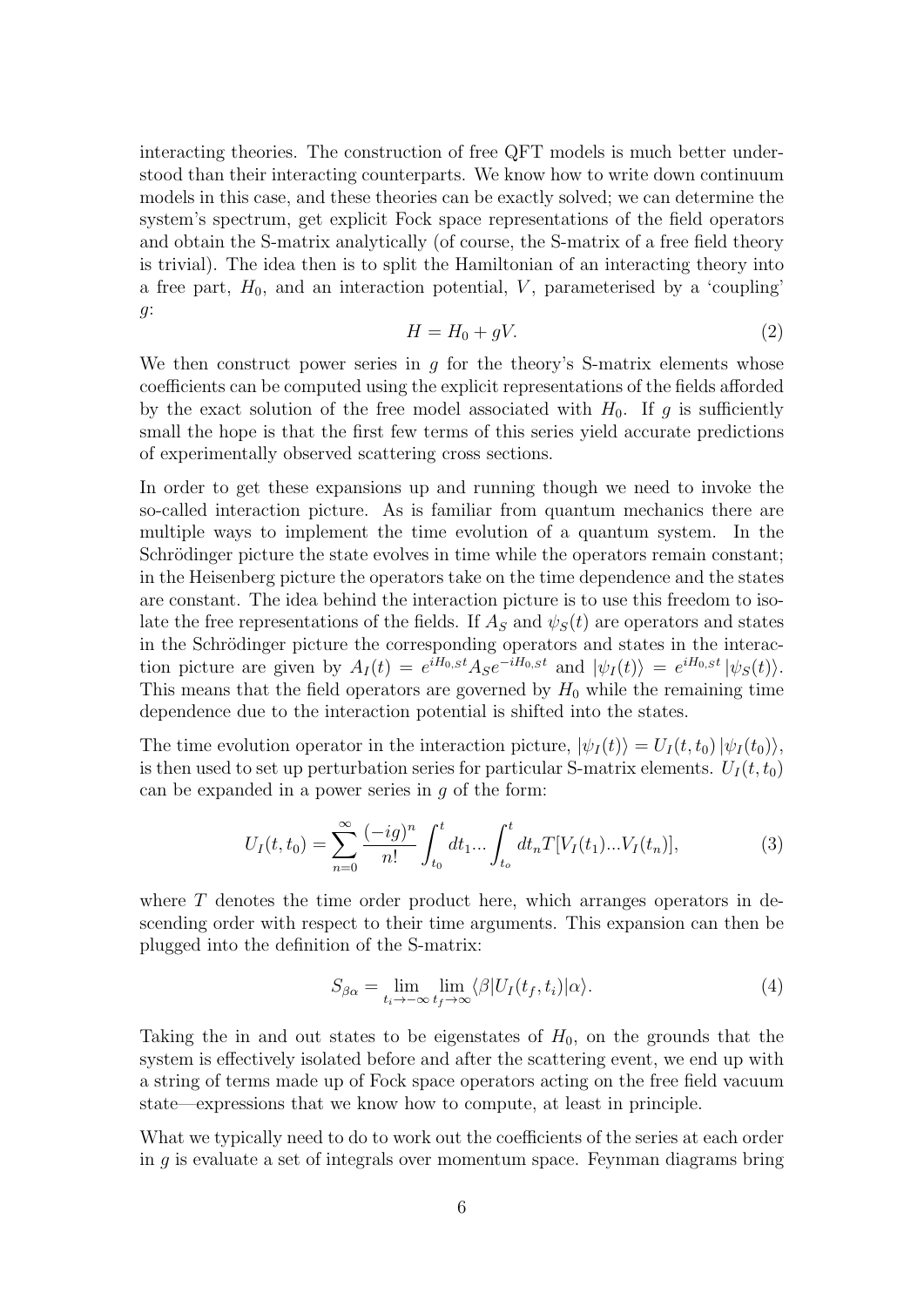some order to the proceedings, but the number and complexity of these integrals grows rapidly as the series proceeds and the best we can hope to do in practice is calculate the first few terms. As is now well known however, the integrals which result from naively following the prescription just described typically diverge. The next section describes the renormalization procedure that is needed to deal with these divergences.

Before we move on to discuss renormalization however there is another issue with the expansion technique as we have described it thus far which needs to be addressed: the apparent clash with Haag's theorem. What Haag's theorem shows is that, given assumptions common to all of the main axiomatic formulations of  $QFT$ , the interaction picture does not exist.<sup>8</sup> The root of the problem is that continuum QFT models associated with the free, and fully interacting, Hamiltonians, H and  $H_0$ , cannot be formulated in the same Hilbert space. Quantum systems with infinitely many degrees of freedom admit unitarily inequivalent Hilbert space representations, and Haag's result flows from the fact that the vacuum state of the free and interacting theories live in unitarily inequivalent spaces. This means that there cannot be a global unitary transformation connecting the states and field operators of a free and interacting theory, which the interaction picture is clearly predicated on. Given the role that the interaction picture plays in setting up the power series expansion of the S-matrix, Haag's theorem has seemed to some to point to a fundamental inconsistency in the perturbative method—this is the origin of the worries about consistency flagged in section 1.

### 2.2 Perturbative renormalization

To make things concrete let's consider applying the method just described to a well understood toy model— $\phi^4$  theory (on four dimensional Minkowski space-time). The theory is defined by the Lagrangian:

$$
\mathcal{L} = \frac{1}{2} \left[ (\partial_{\mu} \phi)^2 - m^2 \phi^2 \right] - \frac{1}{4!} \lambda \phi^4.
$$
 (5)

where  $\phi$  is a scalar field, m is its associated mass and  $\lambda$  is a positive constant parameterising a quartic interaction. In the absence of exact solutions, the hope is that expanding the S-matrix of the theory in powers of  $\lambda$  will at least allow us to probe the region of the parameter space in which  $\lambda$  is small and the interaction is weak. Following the prescriptions set out in the previous section however we

<sup>&</sup>lt;sup>8</sup>The original result can be found in Haag ([1956]). It is Hall and Wightman's ([1957]) generalisation however which is nowadays commonly referred to as Haag's theorem. The assumptions needed to prove it are discussed in detail in Earman and Fraser ([2006]) and Miller ([2017]).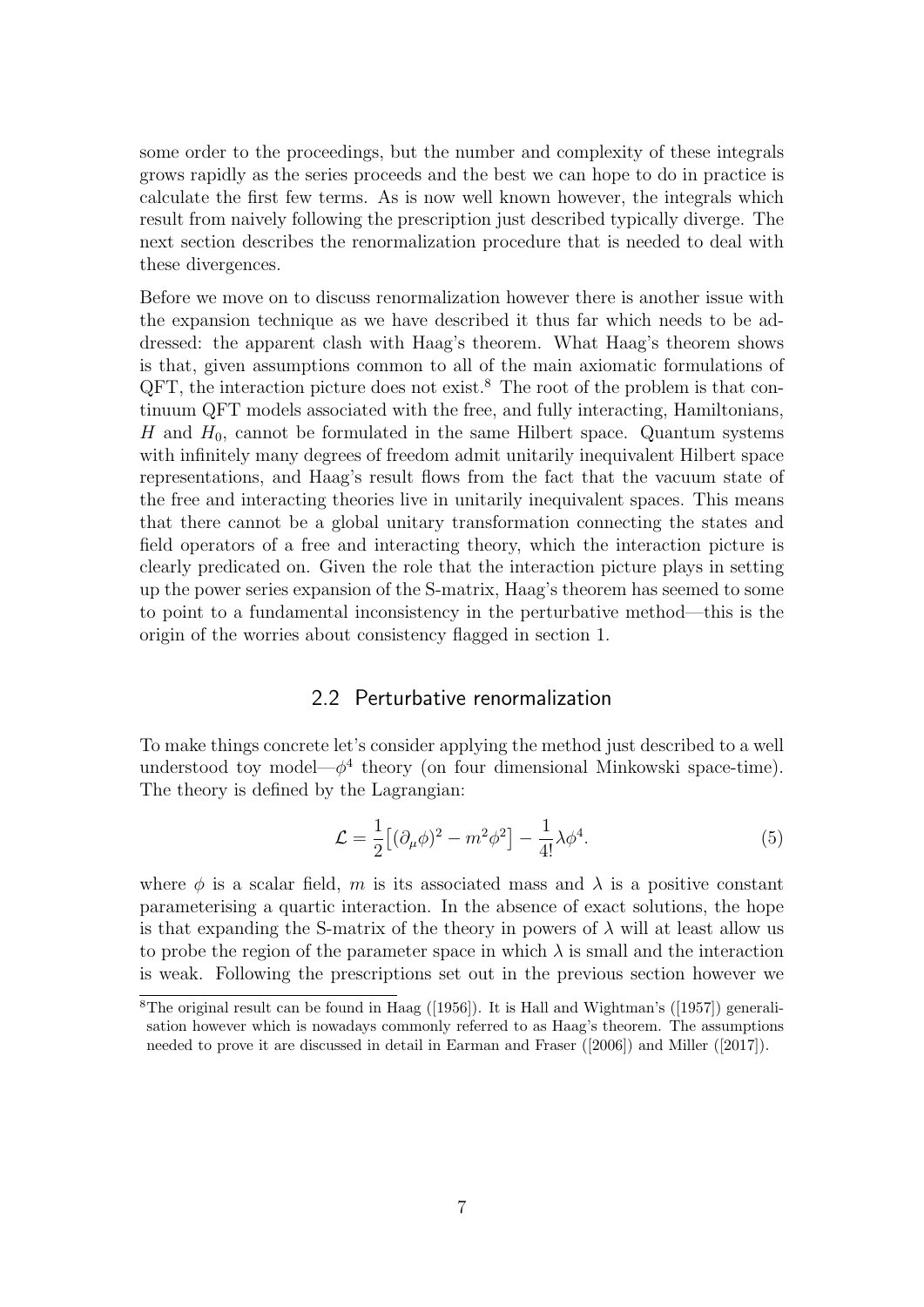end up having to evaluate momentum space integrals of the form,<sup>9</sup>

$$
\int d^4q \frac{1}{(\vec{q}^2 + m^2)^2},\tag{6}
$$

in order to calculate the perturbative coefficients at second order in  $\lambda$ . This integral diverges, leaving the expansion ill defined and predictively useless. The same kind of divergent integrals arise when the perturbative method is applied to realistic gauge theories such as QED.

The renormalization procedure used to obtain a sensible power series divides into three steps. The first is to 'regularize' the offending integrals—that is render them convergent. In the case of the integral above the most conceptually straightforward way of doing this is to taking the upper limit of integration to be some finite constant  $\Lambda$ , known as an ultraviolet perturbative cutof<sup>10</sup> (this is not the same thing as constructing a cutoff QFT model however, as I will discuss in section 4). It can then be explicitly evaluated as a function of  $\Lambda$  which goes to infinity as  $\Lambda \rightarrow \infty$ . Terms of this kind are said to be ultraviolet divergent. The perturbative expansions of theories with massless particles, like QED photons, also contain infrared divergent integrals that blow up as momentum variables are integrated down to zero. In this case the integral can be regularized by taking the lower limit of integration to be some small but non-zero constant—an infrared perturbative cutoff.

Once the coefficients of the perturbation series can be manipulated as finite expressions the next step is to redefine the coupling in which we are expanding so as to remove the singular dependence on the cutoff—it is to this process that the term renormalization properly refers. In the case of  $\phi^4$  theory we can do this by reparameterising the Lagrangian as follows:

$$
\mathcal{L} = \frac{1}{2} \left[ (1 + \delta Z)(\partial_{\mu} \phi_r)^2 - (m_r + \delta m)^2 \phi_r^2 \right] - \frac{1}{4!} (\lambda_r + \delta \lambda) \phi_r^4.
$$
 (7)

Where  $\phi_r = (1 + \delta Z)^{-1/2} \phi$  is the renormalized field,  $m_r$  and  $\lambda_r$  are the renormalized mass and charge, and  $\delta Z$ ,  $\delta m$ ,  $\delta \lambda$  parameterise so-called counterterms. Note that nothing mathematically or physically dubious is going on here. The Lagrangian has simply been rewritten in terms of different variables. The value of the counterterm parameters make no difference to the dynamics described by the

<sup>9</sup>Note that this is actually the form of a loop integral on four dimensional euclidean space. A common technique in evaluating perturbative coefficients is to work in Euclidean space and analytically continue the results back to Minkowski space-time by means of the so-called Wick rotation—see Peskin and Schroeder ([1995], 193).

<sup>10</sup>In practice a variety of other regularization schemes are used. One method which is often more convenient in the treatment of gauge theories like QED, and has also sometimes been attributed special foundational significance in the philosophical literature (Bain, 2013), is dimensional regularization. In this approach the integration measure is modified so as to range over a fractional number of dimensions,  $4 - \epsilon$ . For ultraviolet divergent integrals this leads to finite results for  $\epsilon > 0$ , with divergences manifesting as poles at  $\epsilon = 0$ . Infrared divergences can also be regularized in this way.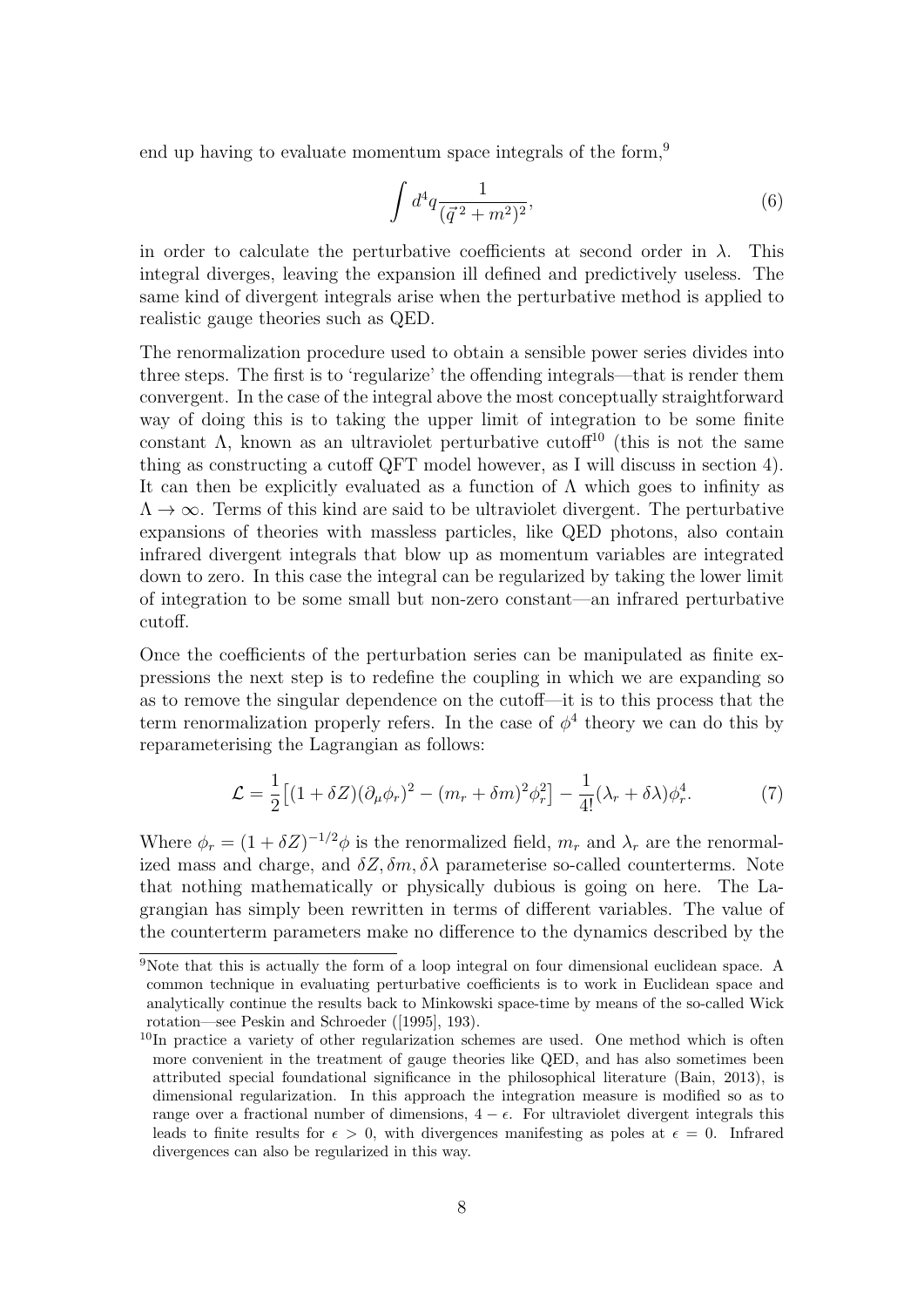Lagrangian. It does make a difference to the terms of the perturbation series at each order however: both the renormalized expansion parameter and coefficients of the series depend on the choice of counterterms. It turns out to be possible to choose these factors in such a way that the part of the series' coefficient at second order which diverges as  $\Lambda \to \infty$  is completely removed. In fact, this can be done at each order in perturbation theory.

Theories whose ultraviolet divergences can be systematically eliminated via a redefinition of a finite number of parameters in the Lagrangian in the manner just sketched are said to be renormalizable (showing that infrared divergences can also be removed from the perturbation series is another matter which will not be discussed in detail here). The QED and standard model Lagrangians have this property, and consequently the ultraviolet divergences which appear in the perturbation series can be completely removed at all orders. In fact, the renormalizability of these theories is no coincidence. Traditionally renormalizability was seen as a necessary condition for a viable perturbative treatment of a theory and was used as a theory selection principle during the formulation of the standard model. There is something puzzling about demanding renormalizability a priori in this way however. What licenses us to assume that the world is amenable to perturbative analysis?

Even putting aside the question of renormalizability however, there seems to be something odd about the redefinition prescription just described. How can a change of variables transform the physical respectability and predictive power of the expansion? It's worth pointing out here that the fact that a redefinition of the coupling can affect the properties of the resulting series is not surprising in itself. In general, the quality of a power series approximation can be very sensitive to the choice of expansion parameter. Suppose we want to expand  $ln(1 + x)$  as a power series, for instance. Expanding in x gives rise to a series which converges for  $|x|$ 1, while making a change of variables and expanding in  $x' = x/(x+2)$  produces a series which converges for any positive value of  $x$ , and typically converges much more rapidly. Moreover, the practice of renormalizing the coupling parameter is often employed in the perturbative treatment of models in ordinary quantum mechanics which have no problems with divergences. In the treatment of the quantum anharmonic oscillator for instance, the most obvious choice of coupling leads to a divergent series, but redefining the coupling, in essentially the same manner just sketched for interacting QFTs, can produce a convergent series.<sup>11</sup> The redefinition procedure just described has a thoroughly ad hoc character however. No physical reason has been given for removing the infinities, or for thinking that the resulting finite expressions should provide good empirical predictions. At best, we have a purely instrumental justification after the fact, given that renormalized perturbation theory does in fact turn out to be empirically successful.

The final step of standard perturbative calculations is to remove the cutoffs. If the redefinition of the coupling has done its job this limit is well-defined and we

<sup>&</sup>lt;sup>11</sup>Delamotte ([2004]) and Neumaier ([2011]) give useful discussions of renormalization in this more general context—the  $ln(1 + x)$  example is borrowed from Neumaier ([2011]).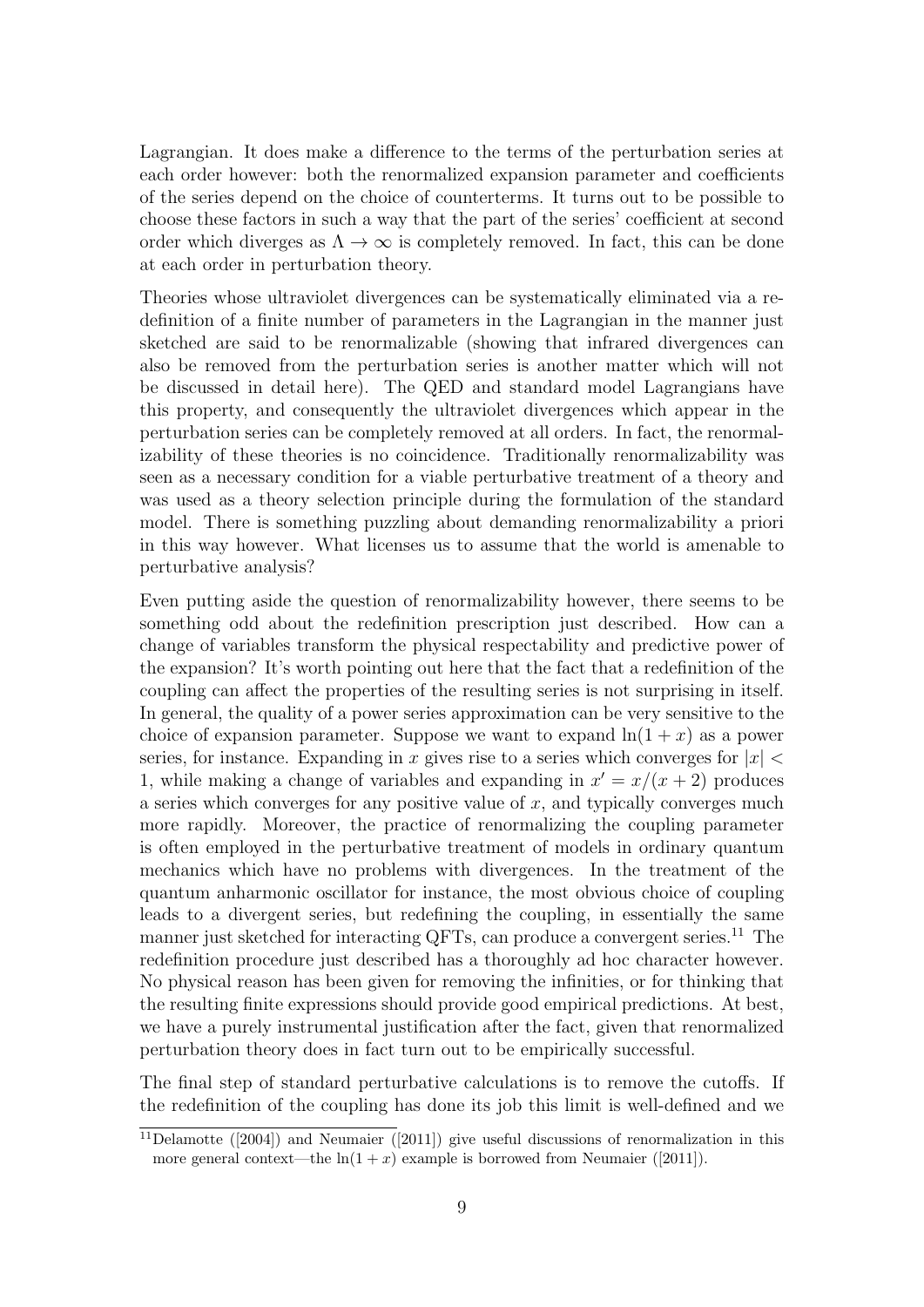obtain finite expressions from truncations of the series at each order. This is sometimes presented as returning us to the realms of continuum field theory after a detour through strange regulated theories. As I will shortly be arguing, this way of speaking is quite misleading—removing the regulator on integrals in the perturbation series does not amount to constructing a continuum QFT model. While there are good practical motivations for removing the cutoff—integrals over all of momentum space are, on the whole, much easier to deal with than cutoff expressions—the physical justification for removing the regulator is, once again, unclear.

Despite its ad hoc character the renormalization procedure has produced some of the most successful predictions in the history of science. As has already been mentioned, what happens in practice is that the series is truncated after the first few terms and is then fed into calculations of measurable quantities like scattering cross sections. A final puzzling feature of renormalized perturbation series however is their large order behaviour. There is overwhelming evidence that, even after each term in the series has been rendered finite by renormalization, the sum of the series at all orders diverges. Dyson ([1952]) was the first to give heuristic arguments to the effect that renormalized QFT perturbation series have zero radius of convergence and this has since been borne out by studies of the large order behaviour of the perturbation series of realistic QFTs, as well as rigorous results in constructive field theory (Strocchi, 2013, 35-39). Of course, the apparent convergence of QED perturbation theory in the first few orders, and their excellent agreement with experiment, assure us that the expansion is, at least, an asymptotic series. But the fact that it diverges prevents us from directly identifying its sum with the S-matrix elements of the theory. This is perhaps one of the features of QFT perturbative expansions which contribute to their reputation for a lack of mathematical rigour.

In sum then, our survey of the perturbative approach to QFT has identified prima facie motivations for the rigour, consistency and justification problems identified in section  $1^{12}$  In order to assess the substance of these worries however a more careful analysis of what is going on in the perturbative method is needed. The next section lays the groundwork for such an analysis by introducing some ideas drawn from the philosophical literature on scientific modelling, specifically the distinction between approximations and models.

<sup>&</sup>lt;sup>12</sup>There are also other puzzling features of the perturbative formalism which have not been discussed here. One issue is the so-called renormalization scheme dependence problem. In addition to removing the divergent part of the perturbative coefficients in the second, redefinition phase of the renormalization procedure, we can also subtract an arbitrary fine part. And while this does not make a difference to physical quantities it does make a difference to truncations of the series which are compared to experiment, apparently rendering them problematically ambiguous. I hope to examine this issue further in future work.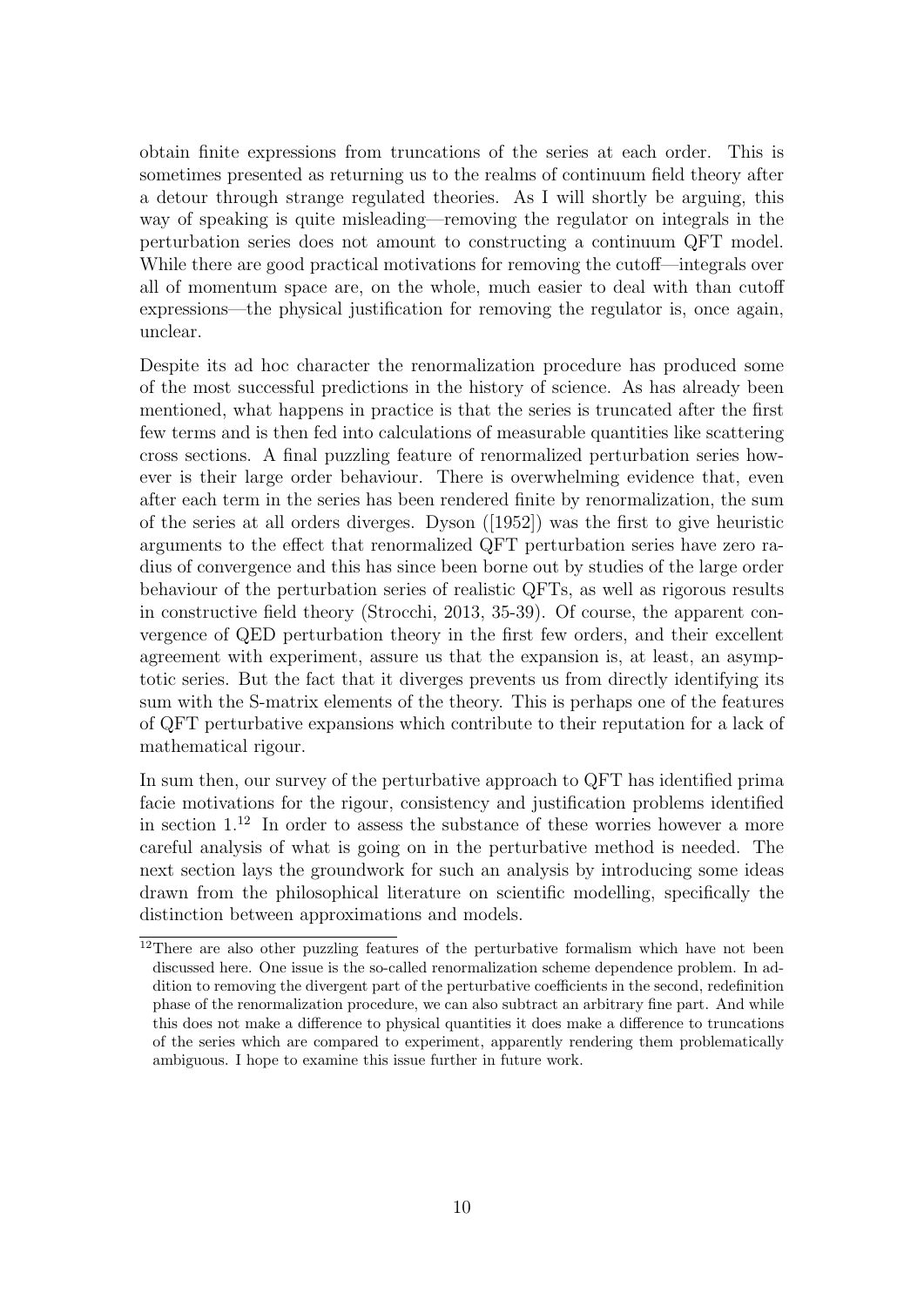# 3 Approximations and Models

The best way to get a handle on the notions I want to make use of here is with reference to examples.<sup>13</sup> Take a familiar classical system: a unit mass falling in a uniform gravitational field while acted upon by a linear air resistive force. The equation of motion of this system can be written in terms of the velocity:

$$
dv/dt = g - kv,\t\t(8)
$$

where  $q$  is the gravitational acceleration and  $k$  parameterises the frictional force. Assuming the body is initially at rest the solution of this equation is:

$$
v(t) = g/k(1 - e^{kt}).
$$
\n
$$
(9)
$$

Suppose, however, that air resistance is not very important for the aspects of the system's behaviour we are interested in describing. Perhaps  $k$  is small relative to g, and we are only interested in the system's evolution over comparatively short time periods.

There are two paths one might take in this situation. On the one hand, we could consider a new classical system, with a simplified equation of motion  $dv/dt =$ g, and treat it as a representation of our original system. This model clearly misrepresents its target in some respects; it falsely represents  $k$  as being zero and has quite different asymptotic behaviour as  $t \to \infty$ , since it lacks a terminal velocity. But it does get some of the features of the target system right—the velocity function of the idealized model will stay within some error bound of the target system's velocity over some finite time period. There is another way to proceed however. Suppose that instead of moving to a new idealised system we take the limit  $k \to 0$  of the velocity function of the original system:

$$
\lim_{k \to 0} v(t) = gt \tag{10}
$$

This produces a function which is, again, within some error bound of the target system's velocity over sufficiently short periods of time. It can therefore be viewed as an inexact description of this property of the system. Following Norton ([2012]), I will call the act of using a function in this way, without referring to a new physical system, an approximation.

This distinction between representing a system with an idealized model and providing an inexact description of one of its properties directly has long been recognised in the literature on scientific modelling. Its significance is less agreed upon

<sup>&</sup>lt;sup>13</sup>Many of the examples here are drawn from Norton  $(2012)$ . Note that Norton uses the term idealization to refer to a physical system which is used to represent some target system. As Norton admits, this is often what philosophers of science mean by the term model, and I will mostly use this later term here. Strictly speaking, when I talk about models of the Wightman axioms, I am using the term in a different (model theoretic) sense. Most of the time this ambiguity won't matter however, as the QFT systems of interest will be models in both senses of the word.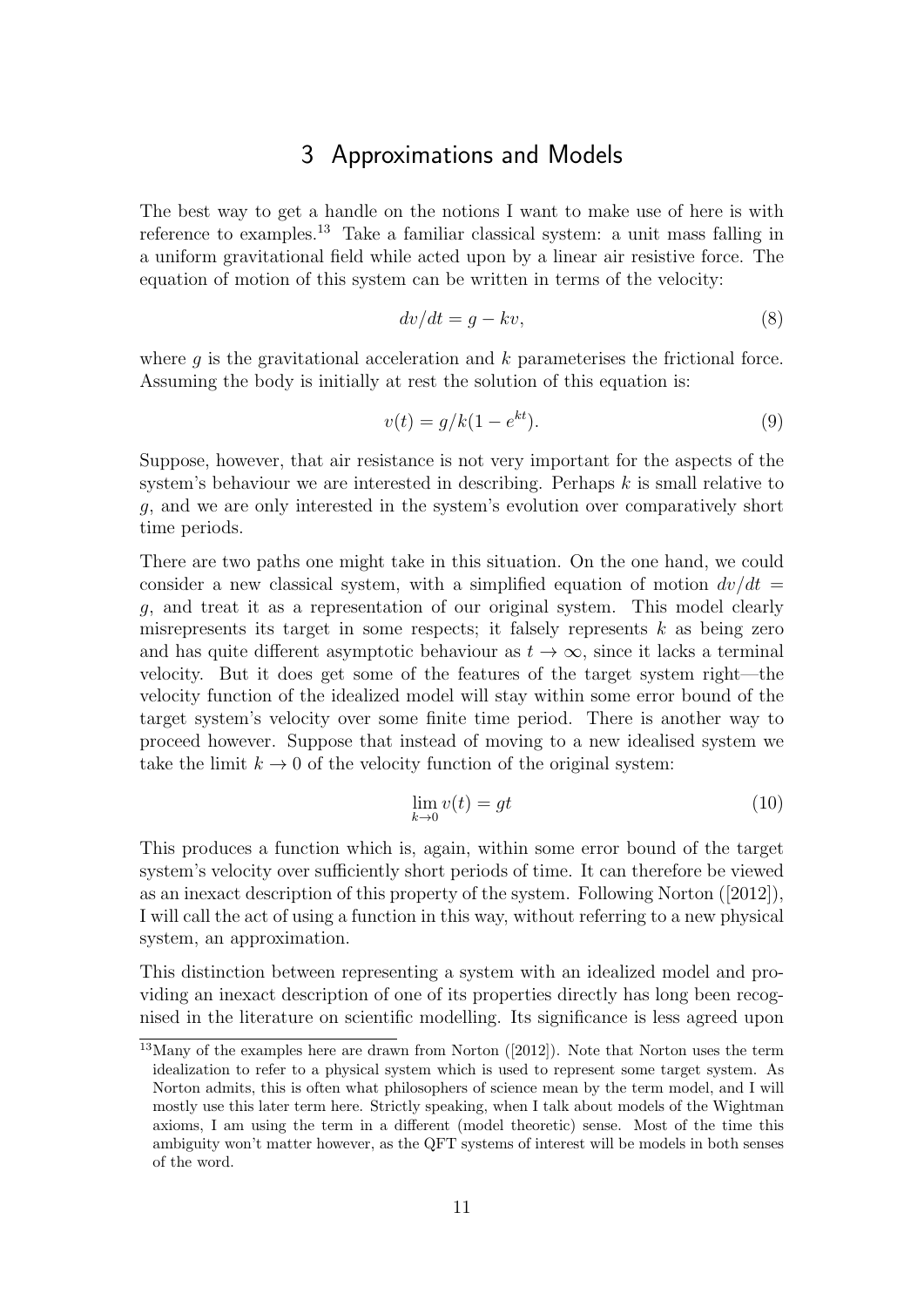however. Redhead ([1980]) claims that the two approaches are always interchangeable, in the sense that, for any function which approximates a quantity of a target system we can construct a system to which it is an exact solution. This certainly does seem to be the case in the above example, since the approximation obtained by taking  $k \to 0$  is identical to the velocity function of the corresponding idealized model. Following examples like these, philosophers of science have tended to see models as the fundamental unit of analysis and approximations as derative upon them.

Norton ([2012]) has recently put forward a different view of the distinction which I want to endorse here, namely that approximation and idealization are genuinely distinct representational strategies, and that distinguishing between them can play an important role in resolving some puzzles in the philosophy of physics.<sup>14</sup> Norton presents a number of counterexamples to the idea that every approximation piggy backs on a corresponding idealized model. Take, for instance, an ellipsoid with semi-major axis of length a. The ratio of the surface area and volume of this geometric object can be expressed as a function of a. If we take the limit  $a \to \infty$ of this function it converges to  $3\pi/4$ ; this might be an appropriate approximation if a is very large. If we take the semi-major axis of the ellipsoid itself to infinity however we get an infinite cylinder whose surface area to volume ratio is 2. In this case applying an operation to a quantity defined on a model and applying the analogous operation to the model itself gives different results and we clearly cannot say that the former is underwritten by the latter.

A second class of examples which speak against Redhead's equivalence claim are cases in which no model exists corresponding to an operation used to implement an approximation. Norton discusses the example of a sphere of radius  $r$ . The ratio of surface area to volume of a sphere is  $3/r$ , which clearly has a finite limit as  $r \to \infty$ . But there is no such thing as a sphere with infinite radius.<sup>15</sup> While it may be appropriate to treat the area to volume ratio of a large sphere as vanishing then, there is no geometric object which actually has this property. We also find cases of this sort in statistical physics. A common modelling strategy in statistical mechanics is to take the so-called thermodynamic limit, in which a system's volume is taken to infinity, with quantities like the energy density held constant. Once again, there is an ambiguity in how this practice should be understood. One

<sup>&</sup>lt;sup>14</sup>Norton's discussion of the renormalization group framework in statistical mechanics might seem to have a more direct relevence to the present project. However, while the renormalization group is arguably very important in making sense of perturbative renormalization, as I urge in section 5, Norton's claim that the study of renormalization group fixed points should be analysed in terms of the notion of approximation, and my claim in this paper that perturbative QFT produces approximations, are independent theses.

<sup>&</sup>lt;sup>15</sup>At least on the standard definition of a sphere in  $\mathbb{R}^3$ : the set of points a distance r away from a given (center) point. Since no points in  $\mathbb{R}^3$  are an infinite distance apart, there is no sphere with  $r = \infty$ . It may be possible to obtain a sensible "infinite sphere" by working with a different definition or modifying the background space however. In general, the question of whether a limit system exists depends on the details of how the limit in question is treated, which is often left ambiguous in less rigorous discussions: see Fraser  $([2016])$ , section 4.3, for more on this point in the QFT context.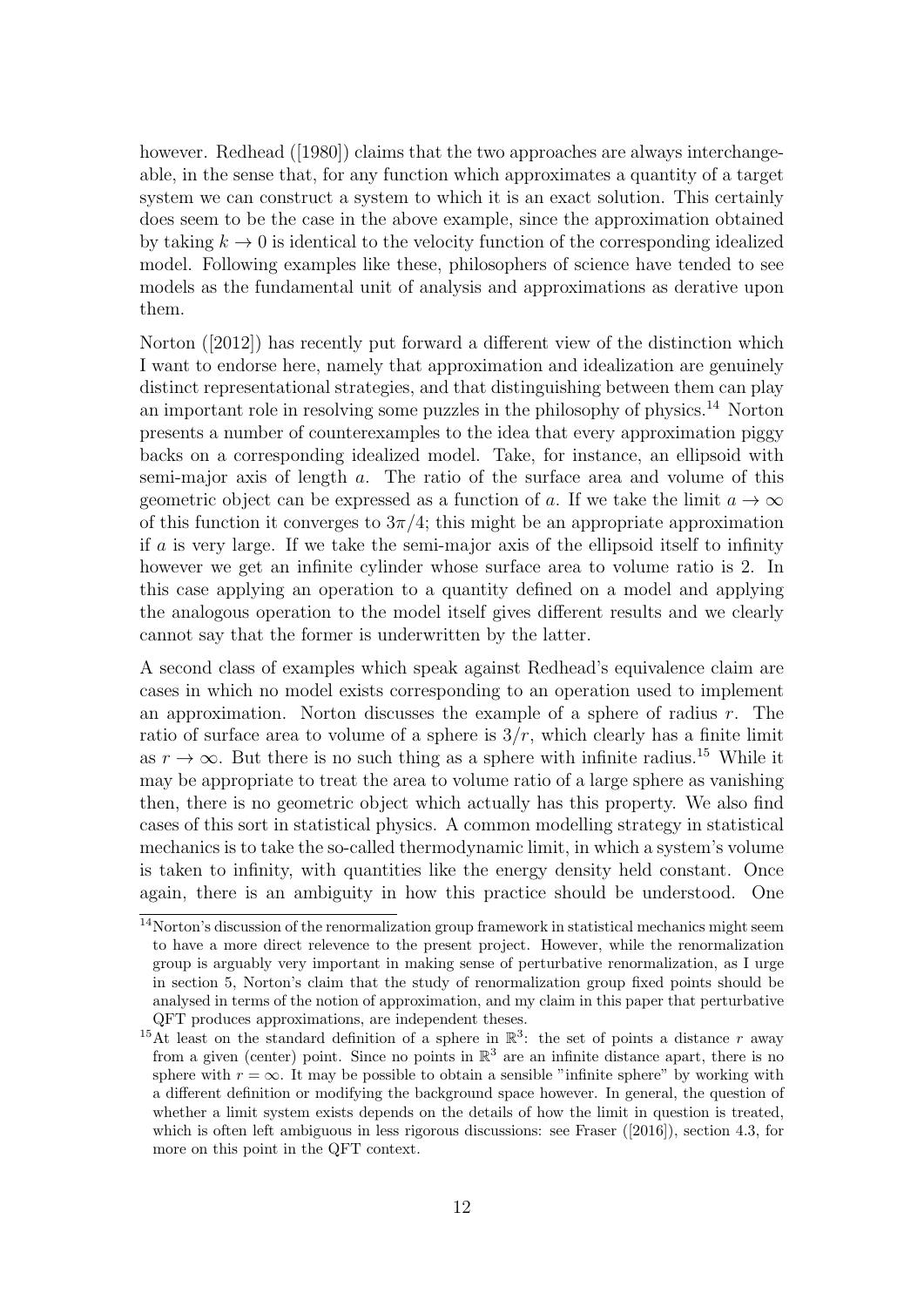could take this limit of a particular quantity, or actually construct an infinitely extended system by taking the boundary of a finite system to spatial infinity in a controlled way. The latter task often turns out to be difficult to do in practice: the existence of a limit system typically has to be established on a case by case basis, and is known not to hold for gravitating systems.<sup>16</sup> Again, it might be that the  $N \to \infty$  limit is well-defined for particular quantities despite the fact that there is no infinite volume system.

Apart from counterexamples of this kind, another motivation for taking approximations and models to be distinct theoretical outputs is that this often leads to a more natural interpretation of scientific practice. The previous examples attest to the fact that it is typically more difficult to establish the existence of a physical system than a single function. And, as Norton points out, we often find that physicists do not do this extra work; he argues, for instance, that in many applications the  $N \to \infty$  limit is taken of particular thermodynamic functions without addressing questions about the existence and properties of the corresponding infinite system. Those who hold that approximations are underwritten by the presence of a corresponding model will be forced to reproach physicists for their sloppiness in such cases. But if we give up this idea, as Norton's examples suggest we should anyway, a more sympathetic reading becomes available. On this view, producing a function which approximates some property of the target system, and producing a model which resembles it in certain respects are simply different things—the former does not rest on the latter. Consequently, there is nothing wrong with using approximate expressions for physical quantities without embedding them within a theoretical model.

It is the capacity of an emancipated notion of approximation to illuminate scientific practice which I want to draw on here. In the context of the QFT programme, the existence of QFT models is a delicate issue and consequently the construction of approximations and models naturally come apart. This, I think, is the key to a more fruitful understanding of perturbative QFT.

# 4 Perturbative Quantum Field Theory Produces Approximations

The key claim of this paper is that perturbative QFT ought to be understood as a method for producing approximations in the sense just elaborated, without picking out QFT models. The truncated power series obtained by following the prescriptions set out in section 2 can be used to approximate physical quantities like scattering cross sections, but the various steps involved in getting to these expressions should not be interpreted as an attempt to provide a structural char-

 $16$ Ruelle ([1969]) is a classic resource for rigorous results about the existence of the thermodynamic limit. Callender ([2011]) provides a discussion of the non-existence of the thermodynamic limit in the case of gravitational systems.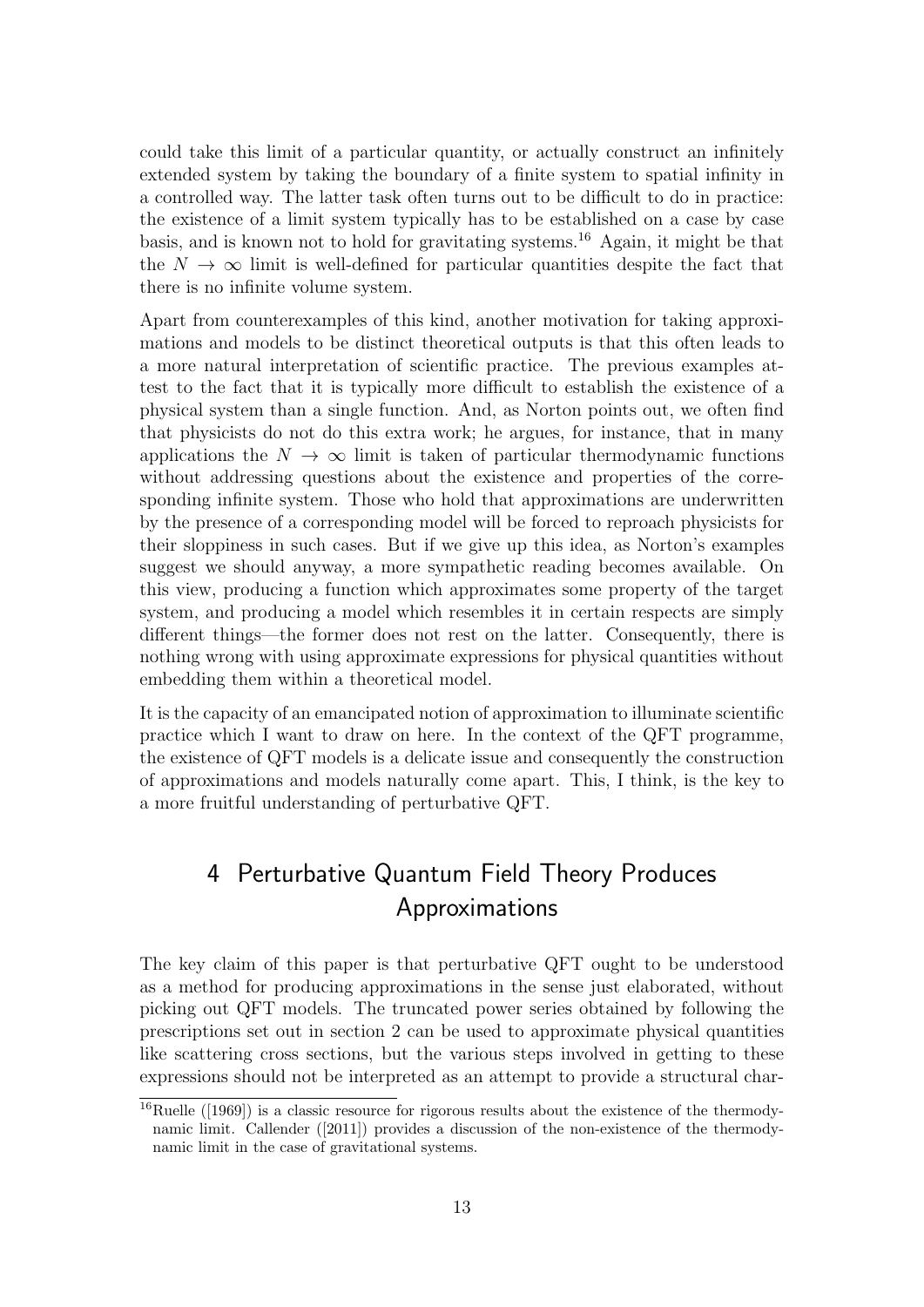acterisation of an interacting QFT. The central motivation for this view is that it makes sense of what physicists actually do, or perhaps more importantly do not do, when they treat QFTs perturbatively. As has already been mentioned constructing interacting QFT models is a difficult task. Looking for a solution to this problem in the standard perturbative approach leaves us disappointed. At each juncture in the perturbative method we find that the work needed to specify a physical model is missing.

Consider, for instance, the regularization of the momentum space integrals contributing to the perturbative coefficients. Imposing a high momentum cutoff on such an integral is sometimes described, in both the physics and philosophy literature, as taking us to a cutoff theory. In light of the distinction drawn in the previous section however, we can see that putting a cutoff on a single expression and constructing a quantum system which lacks high momentum degrees of freedom is not the same thing. In fact, early applications of renormalized perturbation theory made no attempt to verify the existence of such systems, or explore their properties. The details of how to formulate QFTs on a lattice have since been worked out, and other ways of implementing a 'non-perturbative' cutoff have been developed in the constructive field theory programme. But this came decades after the original perturbative treatment of QED.<sup>17</sup>

Another place where the perturbative approach is apt to disappoint those looking for a class of mathematical structures to identify with realistic QFTs is the removal of the regulator. I have already suggested that it is misleading to talk about taking a continuum limit here, and we can now see why. All that is happening when an ultraviolet cutoff is taken to infinity in a typical perturbative calculation is that a limit is being taken of a particular truncated power series expression. That a great deal more is needed to verify the existence of a continuum QFT model is evident when we look at the work that goes into constructing models of the Wightman or Haag-Kastler axioms. What mathematical physicists working on this problem typically do is start with a cutoff QFT model, with non-perturbative cutoffs at high and low momentum—a theory defined on a finite volume lattice for instance—and attempt to take the continuum and infinite volume limits of this structure. The difficulties associated with taking these limits in a controlled way outstrip, and are in fact largely independent of, the problem of ridding perturbative expansions of divergences.

The continuum limit, in particular, is best understood within the renormalization group framework—see Hancox-Li ([2015a]) for a detailed discussion. The renor-

<sup>&</sup>lt;sup>17</sup>The lack of any attempt to construct a quantum system corresponding to a regularized integral is even more evident in the case of dimensional regularization mentioned in footnote 7. This method works by analytically continuing the integration measure to a non-integer number of dimensions. Again, one sometimes finds talk of quantum theories with a fractional number of dimensions in this context. Yet (to my knowledge) no attempt has been made to actually construct QFT models of this kind, and dimensional regularization techniques do not play any role in extant work in the constructive field theory. Rivasseau ([2014], 7) comments that dimensional regularization "cannot be used up to now in a constructive non-perturbative program".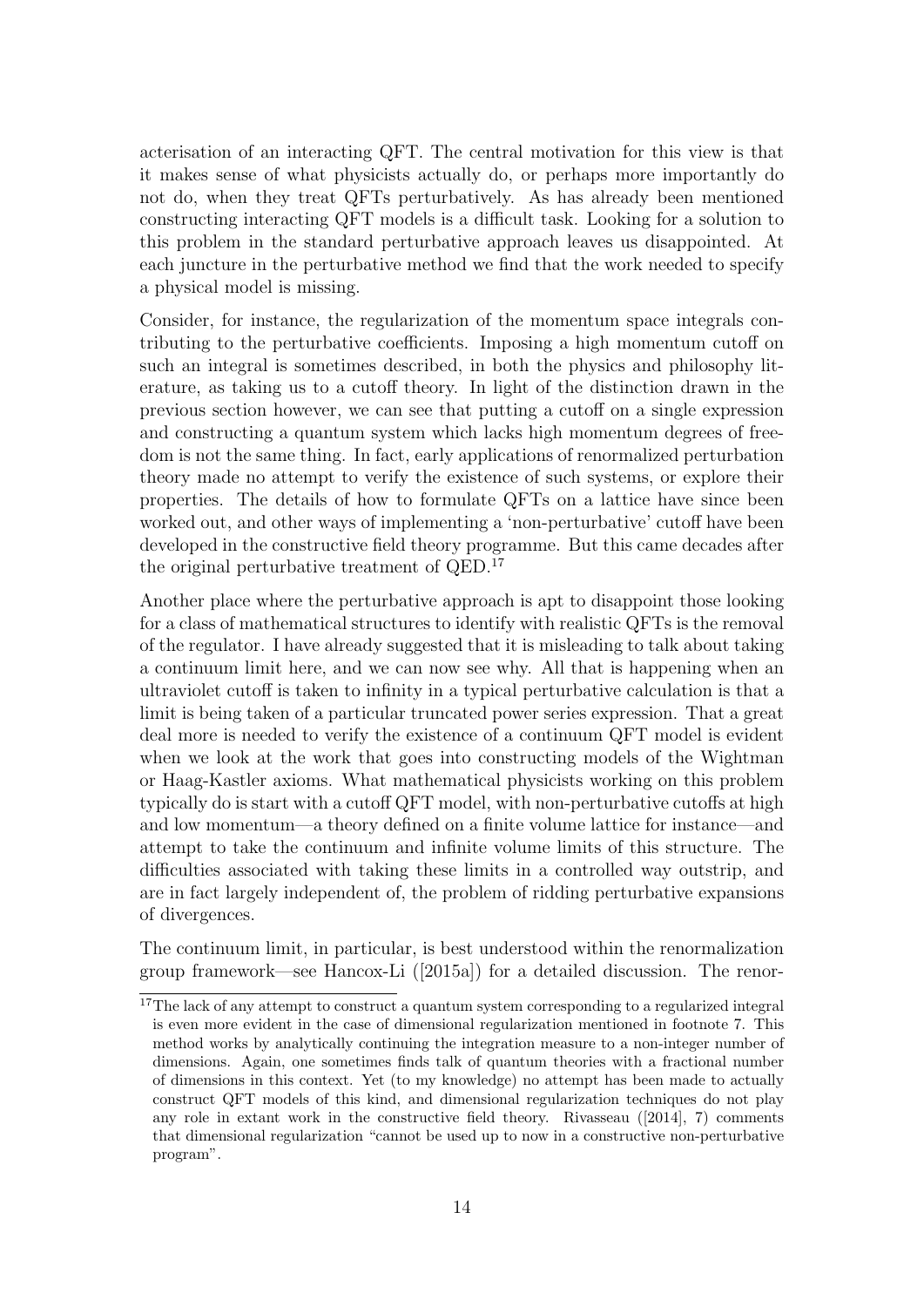malization group gives us a way of studying the behaviour of a theory at different length/energy scales which is, in principle at least, entirely non-perturbative. In this case we are interested in how the couplings of a theory behave in the region of arbitrarily high energies. The existence of a non-trivial continuum limit is typically taken to be conditional on the existence of a so-called ultraviolet fixed point. What this means, in essence, is that as the lattice spacing is decreased towards zero, the couplings of the theory need to converge to zero (asymptotic freedom), or some finite value (asymptotic safety). Whether this occurs or not, however, is entirely independent of the property of perturbative renormalizability: renormalizable theories like QED and  $\phi^4$  theory are thought to lack an ultraviolet fixed point, while non-renormalizable theories, such as naive quantizations of general relativity, may have one.<sup>18</sup> Moreover, the treatment of infrared divergences in the perturbation series of gauge theories like quantum chromodynamics does not solve the problems associated with bringing its infrared behaviour under mathematical control in the non-perturbative context. In sum then, removing the cutoffs on momentum space integrals in the perturbative renormalization procedure has very little to do with the project of constructing continuum QFT models.

A final blow for those searching for explicit constructions of QFT models in the perturbative framework is the divergence of the expansion. If renormalized perturbation series converged we could use their sums to define S-matrix elements and construct QFT models from there. Alas, they do not. This may not rule out the possibility of extracting a structural characterisation of interacting QFTs from renormalized perturbation series entirely—there are, after all, a number of ways of defining sums for divergent series.<sup>19</sup> But it does, at least, show that it is a non-trivial undertaking. And again, is not a project which we find high energy physicists working with the perturbative formalism engaging in. In most practical calculations particle physics phenomenologists simply truncate the perturbation series after the first few terms and do not concern themselves with the fate of the sum to all orders. Once again, no attention is being given to the existence of interacting QFT models.

This all makes sense if we take the intended output of the perturbative approach to be approximations rather than physical models. On this reading the strategy underlying the perturbative treatment of interacting QFTs is to dodge rather than solve the problem of how to characterise the theory in terms of mathematical structures. While philosophers of a realist persuasion in particular will find this troubling—a point I will come back to shortly—there is nothing manifestly inco-

 $18$ There is a whole programme in the quantum gravity literature exploring the possibility that quantizations of general relativity have an ultraviolet fixed point despite being nonrenormalizable—see Niedermaier and Reuter ([2006]) for a review.

<sup>&</sup>lt;sup>19</sup>It turns out that the perturbation series of interacting theories which have been constructed as models of the Wightman axioms in a reduced number of space-time dimensions have a unique Borel sum which is identical to the exact values of the corresponding S-matrix elements—see Rivasseau ([2014]) for a discussion of these results. There are good reasons to think that this behaviour does not generalise to the case of realistic QFTs however, for a review of this issue see Duncan ([2012]) chapter 11. Thanks to Michael Miller for discussions about this issue.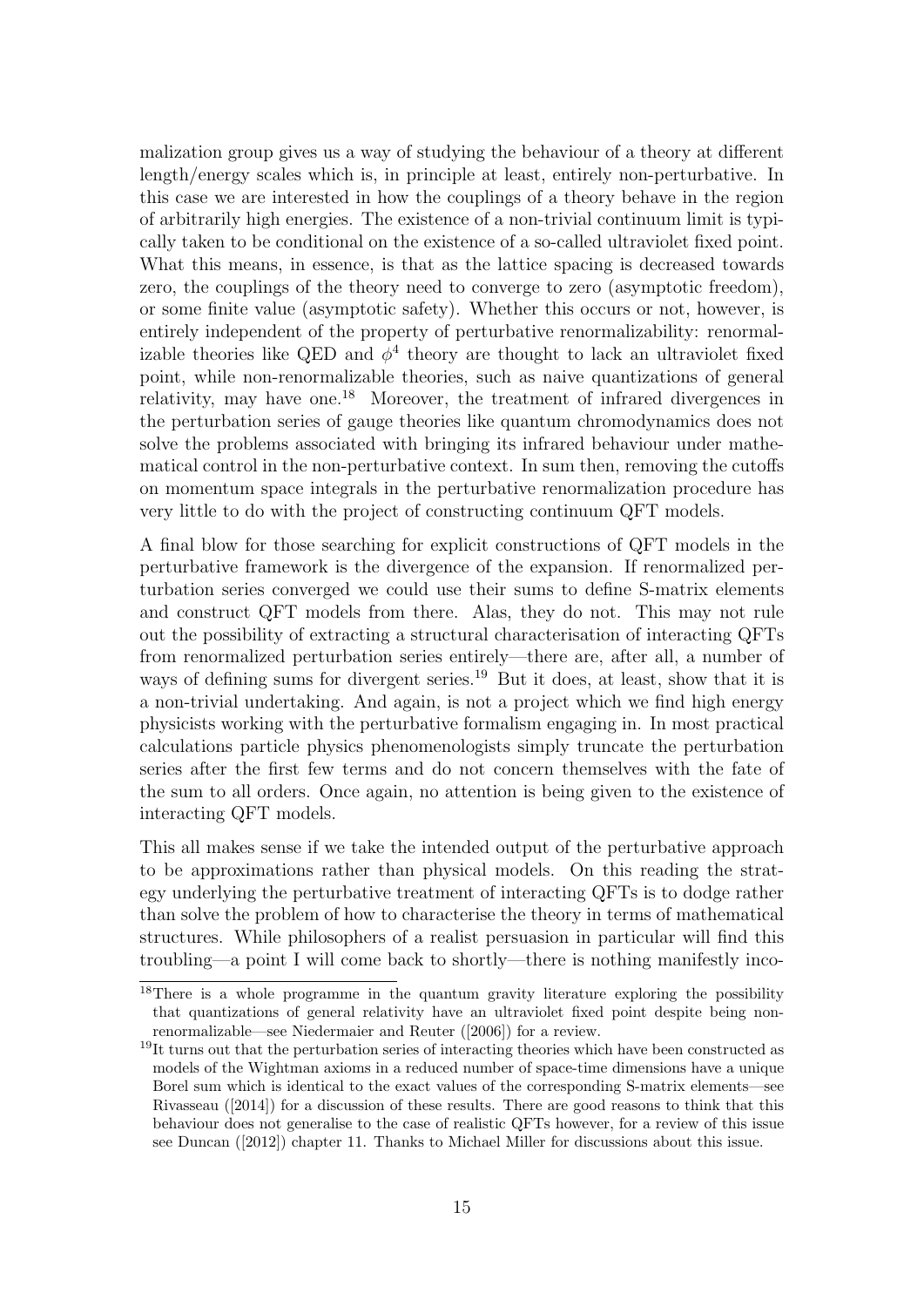herent about it if we accept the conclusions of the previous section. I argued that it is a mistake to think that approximations must be embedded within a model in order to be meaningful. We should not berate particle physics phenomenologists then for failing to tell us what an interacting QFT is. Obtaining approximate expressions for scattering cross sections and constructing QFT models are different objectives; in principle the former can be pursued without addressing the latter.

A great advantage of this reading is that it opens the way for more constructive philosophical engagement with perturbative QFT. The analysis I have developed here sheds new light on the three putative problems with the perturbative approach I distinguished in section 1 and ultimately leads to a less pessimistic assessment of the conceptual respectability of the perturbative framework.

One of the complaints about perturbative QFT, which I called the rigour problem, was that its lack of mathematical rigour makes it impossible to engage with from a foundational perspective. This objection is usually left relatively vague; we rarely find philosophers pointing to specific aspects of the perturbative method which they find problematically unrigorous. I suspect, however, that what is often driving this sort of worry is the absence of an explicit specification of a class of mathematical structures underlying the approach. As I discussed in the previous section, philosophers of science have often viewed approximations as derived from, and underwritten by, physical models. Given what has been said already about perturbative QFT it is easy to see how a follower of this doctrine might perceive it as hopelessly sloppy, and attribute this to an unrigorous treatment of the relevant mathematics. As I mentioned in section 1, Fraser identifies an "infinitely renormalized" variant of QFT which is associated with the process of imposing and removing a cutoff in the perturbative renormalization procedure. According to her this amounts to adding infinite counterterms to the Lagrangian and leads to a mathematically ill defined system.

Rather than reading the perturbative approach as a botched attempt at constructing QFT models however, I have been arguing that it is much more natural to interpret it as never taking up this project in the first place. Understood as a method for producing approximations, the perturbative approach is more difficult to dismiss as mathematically unsound. This is not to say that standard perturbative computations are paragons of mathematical precision. The treatment of the convergence of momentum space integrals in the physics literature, for instance, often falls short of the standards of rigour upheld by mathematicians. But this is the kind of imprecision that is ubiquitous in applied mathematics—if we reject the perturbative approach on these grounds we will also be jettisoning much of physical science.<sup>20</sup> The perturbative approach has been seen as mathematically

<sup>&</sup>lt;sup>20</sup>Making sense of the prevalence of unrigorous mathematics in the physical sciences is a philosophical project in its own right, and there may be scope for fruitful engagement with perturbative QFT in this context. My claim here is not that there is nothing more to discuss about the applicability of mathematics here but that one source of worries about more radical lapses of rigour in the perturbative approach is unfounded.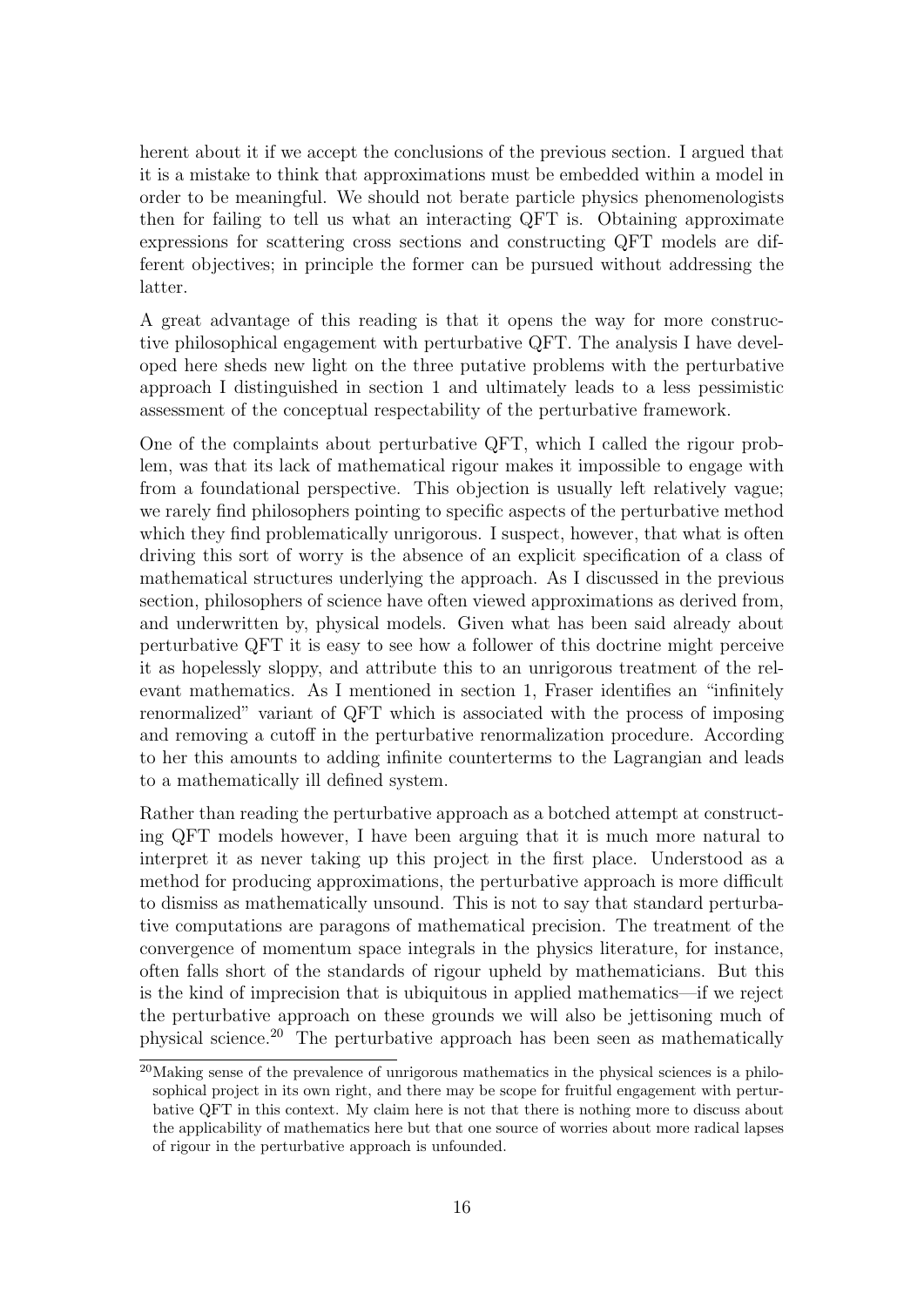problematic in a more radical sense, I think, because of the lack of attention paid to the existence of QFT models. On the view I have been developing here however this has nothing to do with mathematical rigour and instead reflects the more modest objective of the perturbative method. Whether Fraser's "infinitely renormalized" QFTs make sense as constructive mathematical objects or not, they are not deployed in any way in conventional perturbative calculations.

The apparent inconsistency problem posed by Haag's theorem also turns out to be less threatening than it initially appeared. The crucial point here is that Haag's result pertains to the properties of QFT models. Roughly speaking, it tells us that the time evolution of models of the Wightman and Haag-Kastler axioms cannot be carved up in the manner prescribed by the interaction picture. Why doesn't this undermine perturbative evaluations of scattering cross sections? The short answer is that since the perturbative method is not in the business of providing a structural characterisation of QFT there cannot possibly be a conflict here. Perturbative evaluations of S-matrix elements do not posit the existence of models satisfying the assumptions shown to be inconsistent by Haag's theorem because they do not pick out any physical models at all.

This fits well, I think, with Miller's ([2017]) recent discussion of Haag's theorem, which helps to clarify how perturbative calculations avoid inconsistency. As Miller points out, the methods used to regularize ultraviolet and infrared divergences in the perturbative expansion invariably cut against the assumptions needed to prove Haag's theorem. Consider, in particular, the imposition of high and low momentum cutoffs on the relevant integrals. As I argued above this is not the same thing as constructing a cutoff model, but we now know how to write down such systems. If we put a QFT on a finite volume lattice, for instance, the resulting model is not touched by Haag's theorem because it violates the assumption needed to prove it. In fact, since the number of degrees of freedom is finite, such a system does not admit unitarily inequivalent Hilbert space representations at all. This means that the interaction picture exists and the steps involved with setting up the perturbative expansion of the S-matrix can be concretely implemented. Crucially though, when we remove the cutoffs at the end of the calculation this should be understood as taking a limit of a particular function. Just as taking the radius to infinity of particular quantities defined on a sphere does not commit one to the existence of an infinite sphere, in Norton's example, removing the cutoffs does not rest on the assumption that the interaction picture can be implemented in the continuum and infinite volume limit. The perturbative method simply does not assert the set of claims shown to be inconsistent by Haag's theorem.<sup>21</sup>

<sup>&</sup>lt;sup>21</sup>This is not, of course, to say that Haag's theorem has no foundational import at all. In fact, I briefly suggest in the next section that it can be reinterpreted as contributing to the severity of the justification problem for perturbative QFT.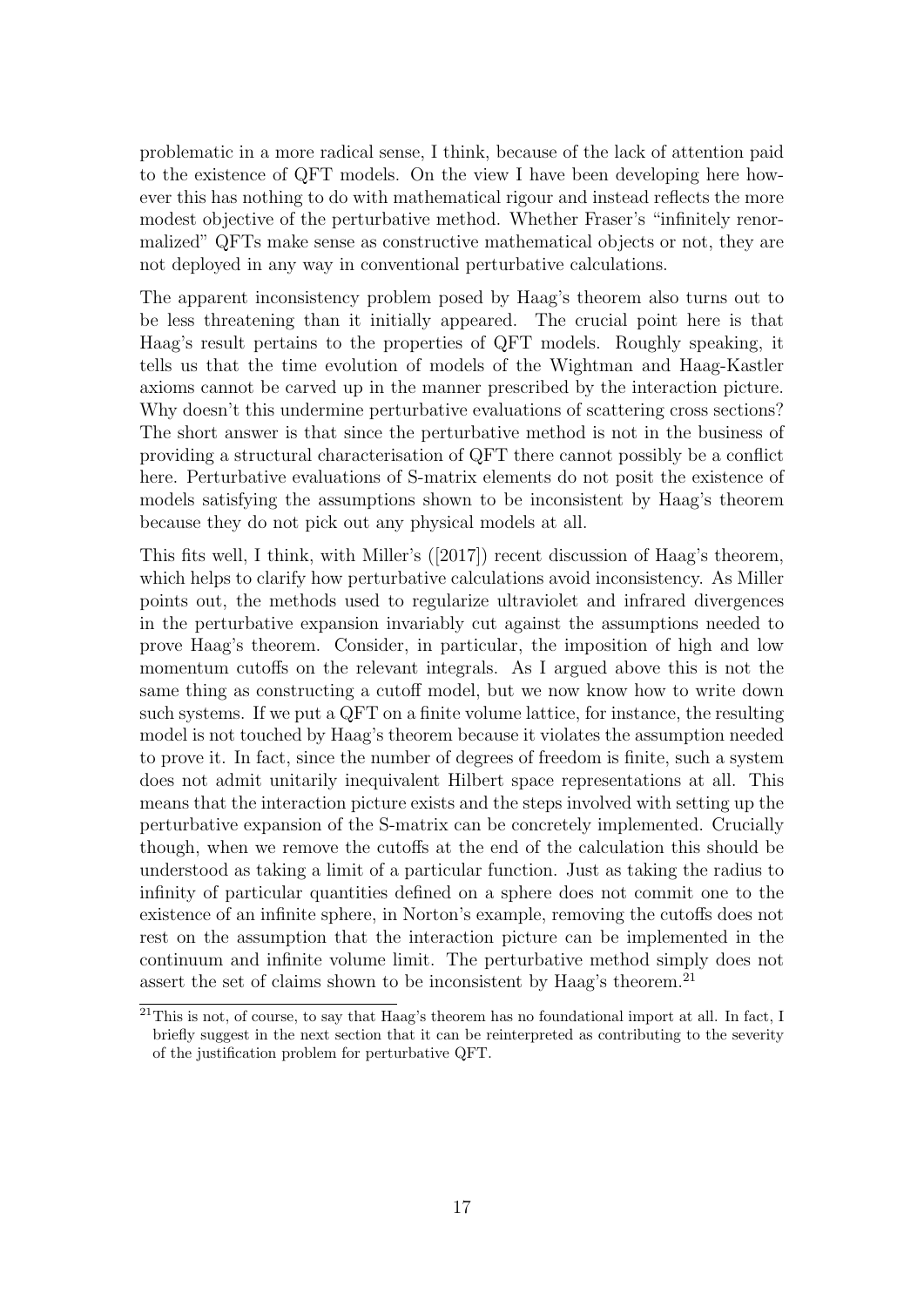# 5 The Real Problem

The rigour and inconsistency problems turn out to be red herrings on the reading of the perturbative approach I have developed then. Worries about the internal coherence of the QFT perturbation theory have, I suggest, largely sprung from a misunderstanding of its aims. Still, there clearly is something puzzling about the perturbative approach, as I have characterised it. It is the justification problem which ends up being the really fundamental conceptual issue with perturbative QFT. The various manipulations described in section 2 may provide a sound method for generating well-defined functions but there remains a mystery about why they provide such good approximations to observables measured in collider experiments. The renormalization procedure, in particular, seems to be flagrantly ad hoc. The process of regularizing integrals, redefining the coupling and removing the regulator in the standard renormalization procedure all seem to proceed in the absence of any physical argument underlying each step.

While my analysis of the perturbative approach does not solve this problem it does help us identify the root cause. The success of the perturbative approach is mysterious, I suggest, precisely because it dodges the question of what an interacting QFT really is. Many of the seemingly peculiar features of QFT perturbation series are actually found in many applications of perturbative methods elsewhere in physics. As I mentioned in section 2.2, the process of redefining the expansion parameter in the renormalization procedure is often employed in perturbative calculations in classical and quantum theory even when there is no problem with divergences. Furthermore, divergent perturbative expansions are commonplace in many branches of physics. In most of these cases however, we typically know what the physical systems whose properties we are trying to approximate look like. Although we cannot solve the standard quantum mechanical models of the Helium atom, for instance, we know how to write down its Hamiltonian and Hilbert space. What sets the original perturbative treatment of QED apart from these cases is the absence of any non-perturbative characterisation of the system of interest. While I have argued that this does not render perturbative QFT incoherent it undercuts the possibility of telling a physical story which could explain its success. Haag's theorem can be reinterpreted as contributing to the severity of this situation since it shows that a flat footed attempt to translate perturbative scattering theory into a non-perturbative characterisation of QFT is doomed to failure.<sup>22</sup>

This appears to be bad news for the scientific realist, who wants to say that scientific predictions succeed because they are derived from theories which accurately represent the way the world is. On the other hand, my analysis of the perturbative approach does not fit neatly with the most popular forms of anti-realism. The constructive empiricist states their epistemic commitments with respect to models, taking them to be empirically adequate rather than representationaly faithful. If I am right then perturbative QFT cannot be read in these terms either: it does not

<sup>&</sup>lt;sup>22</sup>Miller ([2017], 15) advocates a similar reading of Haag's theorem as pointing to a tension between perturbative and non-perturbative approaches to QFT.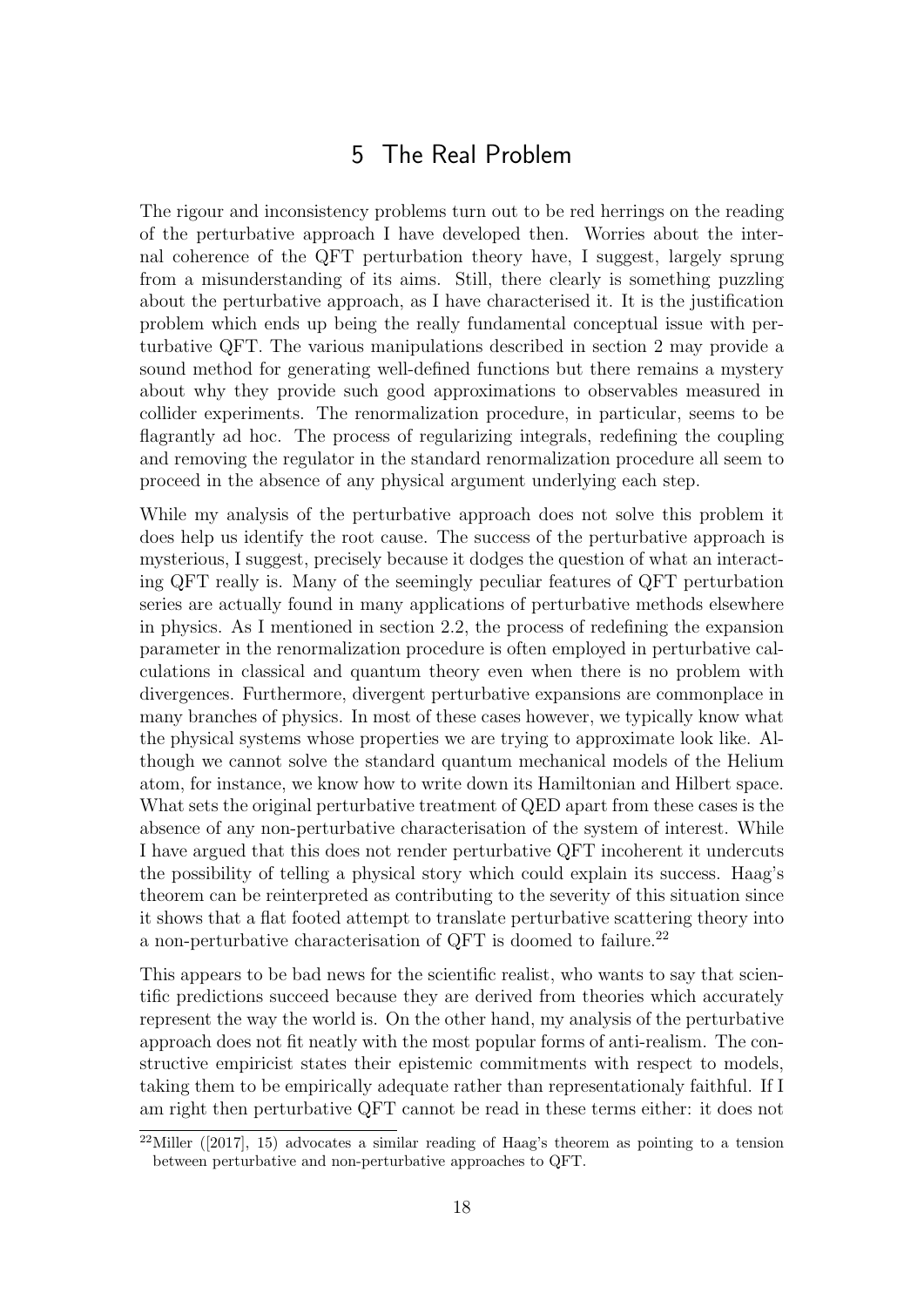provide us with physical models at all, empirically adequate or not. Prima facie then, the sort of anti-realism motivated by the discussion so far would have to be a fairly radical form of instrumentalism, which takes the perturbative apparatus to be an algorithm for producing empirically successful predictions. Of course, instrumentalism has well known problems of its own.

Besides these connections with the realism debate, the ad hoc character of perturbative renormalization can also be viewed as a local problem within the QFT programme, and was perceived in this way by physicists in the aftermath of its initial success. The emergence of the axiomatic and effective field theory approaches to QFT in the second half of the 20th century can both be understood as responding to limitations with the original perturbative formalism, the need for an improved physical understanding of the renormalization procedure being an important motivation for these developments. We should not move too quickly to dismiss the perturbative approach to QFT on the basis of the justification problem then. The analysis put forward here suggests that the perturbative formalism lacks the resources to answer this challenge on its own, but we now have non-perturbative approaches to QFT on the table which may be able to fill this explanatory lacuna.

The claim that the advent of the renormalization group has improved the conceptual standing of renormalization methods, made by some physicists and philosophers (Lepage, 2005; Wallace, 2011) can be understood in these terms. The renormalization group framework arguably provides a non-perturbative justification for many of the steps involved in renormalized perturbation theory. One issue which has been discussed in the recent philosophical literature is how the renormalization group explains the prevalence of renormalizable theories in high energy physics, and thus improves on the traditional view of renormalizability as a mysterious a priori principle (Butterfield and Bouatta, 2015; Hancox-Li, 2015b). But there is also, I think, a more detailed story to tell about how the renormalization group illuminates the perturbative renormalization procedure itself. The imposition of a perturbative cutoff, originally understood as a purely pragmatic step, is re-interpreted in this setting as a matter of throwing away information about unknown high energy physics. The process of redefining the expansion parameter so as to remove divergences in the perturbative coefficients also acquires a physical, and not merely instrumental, reading in the renormalization group context. General results in the renormalization group framework tell us that the S-matrix elements of a QFT model at low energies are very weakly dependent on the value of the ultraviolet cutoff. The hypersensitivity to the cutoff manifest in ultraviolet divergent integrals can thus justifiably be identified as artefacts of the way the perturbative approximation scheme is set up. Removing them can simply be understood as a matter of ensuring that truncations of the series have the scaling properties of the non-perturbative quantities they are supposed to be approximating.<sup>23</sup>

 $23$ Wallace ([2006], [2011]) claims that, in the wake of the success of the renormalization group, we now have a non-perturbative structural characterisation of empirically successful QFTs,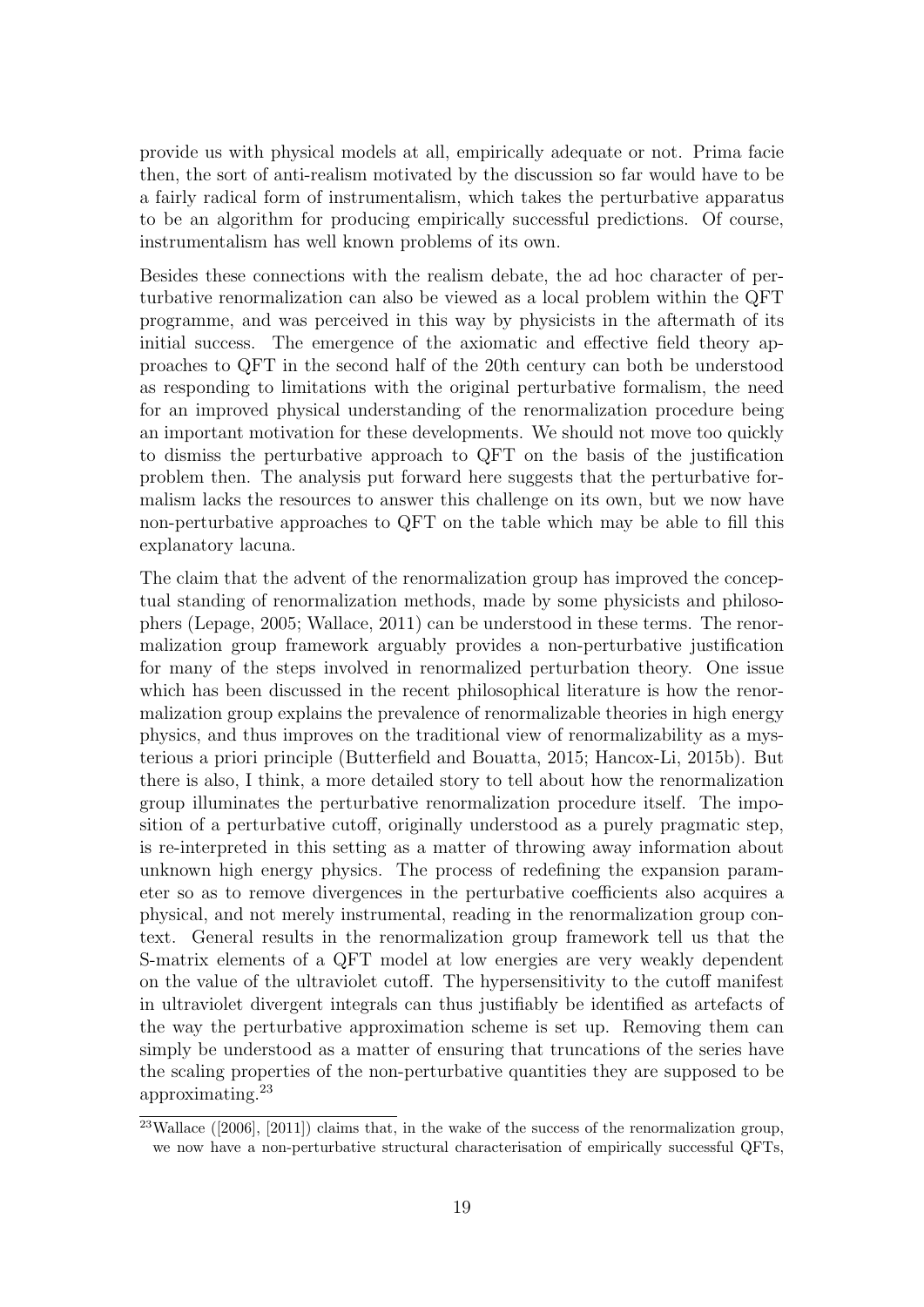Developing this story in detail is a substantive project in its own right, and there remains a great deal to be said about how the explanatory contribution of the renormalization group should to be understood. Still, these inchoate remarks are enough to show that the justification problem need not be a reason to eschew philosophical engagement with perturbative QFT. Rather, there is much work to be done in examining the extent to which non-perturbative approaches to QFT can account for its success. They also suggest that scientific realism may not be in such bad shape after all.

## Acknowledgements

Thanks to Steven French, two anonymous referees, and audiences at the University of Leeds and Hebrew University of Jerusalem for helpful comments on earlier versions of this paper. I gratefully acknowledge the support of the Edelstein Center for the History and Philosophy of Science, Technology and Medicine, Hebrew University of Jerusalem, during the period in which this research was completed.

# References

Bain, J. [2013]: 'Effective Field Theories', In Batterman, B. (ed), The Oxford Handbook of Philosophy of Physics, Oxford University Press, pp. 224-254.

Butterfield, J. and Bouatta, N. [2015]: 'Renormalization for Philosophers', Metaphysics in Contemporary Physics, Brill, pp. 437-485.

Callender, C. [2011]: 'Hot and Heavy Matters in the Foundations of Statistical Mechanics', Foundations of Physics, 41(6), 960-981.

Delamotte, B. [2004]: 'A Hint of Renormalization', Amer. J Phys, 72, pp. 170–184.

Duncan, A. [2012]: The Conceptual Framework of Quantum Field Theory, Oxford: Oxford University Press.

Dyson, F. J. [1952]: 'Divergence of perturbation theory in quantum electrodynamics.' Physical Review, 85(4), pp. 631.

Earman, J., and Fraser, D. [2006]: 'Haag's Theorem and its Implications for the Foundations of Quantum Field Theory', Erkenntnis, 64(3), pp. 305-344.

namely cutoff formulations of these theories. If this is the case, can we view applications of the perturbative formalism as a calculation tool within this cutoff version of QFT in the modern context, and therefore more analogous to perturbation methods in, say, atomic physics? Perhaps, but developing this view of perturbative QFT requires meta-scientific engagement it is not simply obvious from looking at contemporary practice in high energy physics. This would be one route to addressing the justification problem.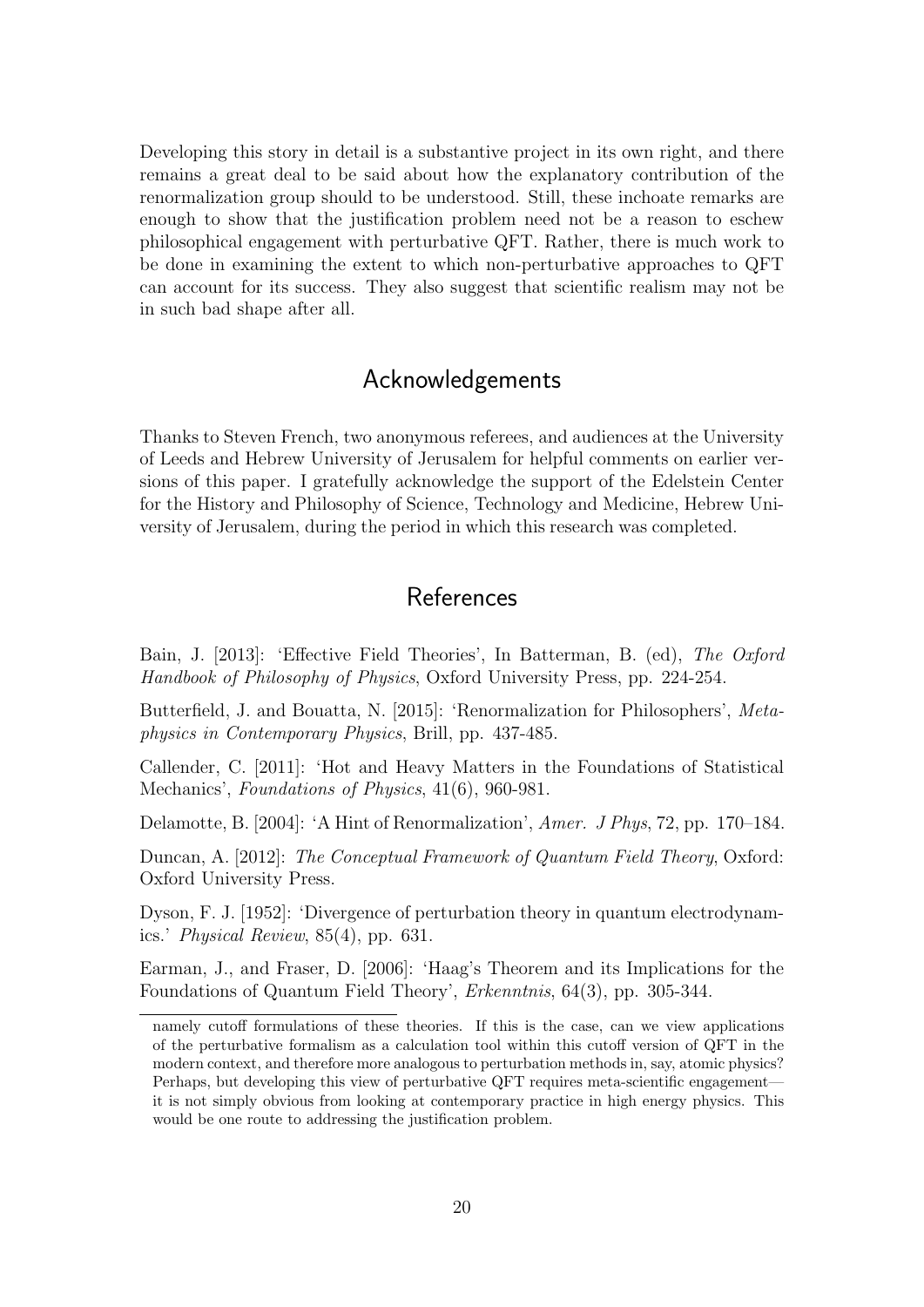Fraser, D. [2009]: 'Quantum Field Theory: Underdetermination, Inconsistency, and Idealization', Philosophy of Science, 76, pp. 536-567.

Fraser, D. [2011]: 'How to Take Particle Physics Seriously: A Further Defence of Axiomatic Quantum Field Theory', Studies in History and Philosophy of Modern Physics, 42, pp. 126–135.

Fraser, J. D. [2016]: What is Quantum Field Theory? Idealisation, Explanation and Realism in High Energy Physics, Doctoral Dissertation, University of Leeds.

Haag, R. [1955]: 'On Quantum Field Theories' Det Kongelige Danske Videnskabernes Selskab, Matematisk-fysiske Meddelelser, 29(12), pp. 1–37.

Hall, D. and Wightman, A. [1957]: 'A Theorem on Invariant Analytic Functions with Applications to Relativistic Quantum Field Theory' Det Kongelige Danske Videnskabernes Selskab, Matematisk-fysiske Meddelelser 31(5), pp. 1–41.

Halvorson, H. [2006]: 'Algebraic Quantum Field Theory', In J. Butterfield, and J. Earman (Eds.), Handbook of the Philosophy of Science: Philosophy of Physics. Part A Boston: Elsevier.

Hancox-Li, L. [2015a] 'Coarse-Graining as a Route to Microscopic Physics: The Renormalization Group in Quantum Field Theory', Philosophy of Science 82 (5), 1211-1223.

Hancox-Li, L. [2015b] Moving Beyond Theory "T": The Case of Quantum Field Theory, Doctoral dissertation, University of Pitsburgh.

Huggett, N. and Weingard, R. [1995]: 'The renormalization Group and Effective Field Theories', Synthese, 102 (1), 171-194.

Lepage, G. P. [2005]: 'What is Renormalization?' arXiv preprint hep-ph/0506330.

McMullin, E. [1985] 'Galilean Idealization', Studies in History and Philosophy of Science Part A, 16(3), pp. 247-273.

Meynell, L. [2008]: 'Why Feynman diagrams represent' International Studies in the Philosophy of Science 22(1): pp. 39-59.

Miller, M. [2017]: 'Haag's Theorem, Apparent Inconsistency, and the Empirical Adequacy of Quantum Field Theory' forthcoming in Brit. J. Phil. Sc..

Niedermaier, M., and Reuter, M. [2006]: 'The Asymptotic Safety Scenario in Quantum Gravity', Living Rev. Rel, 9(5), pp. 173.

Norton, J. D. [2012]: 'Approximation and Idealization: Why the Difference Matters', Philosophy of Science, 79(2), pp. 207-232.

Peskin, M. E., and Schroeder, D. V. [1995]: An Introduction to Quantum Field Theory, Westview.